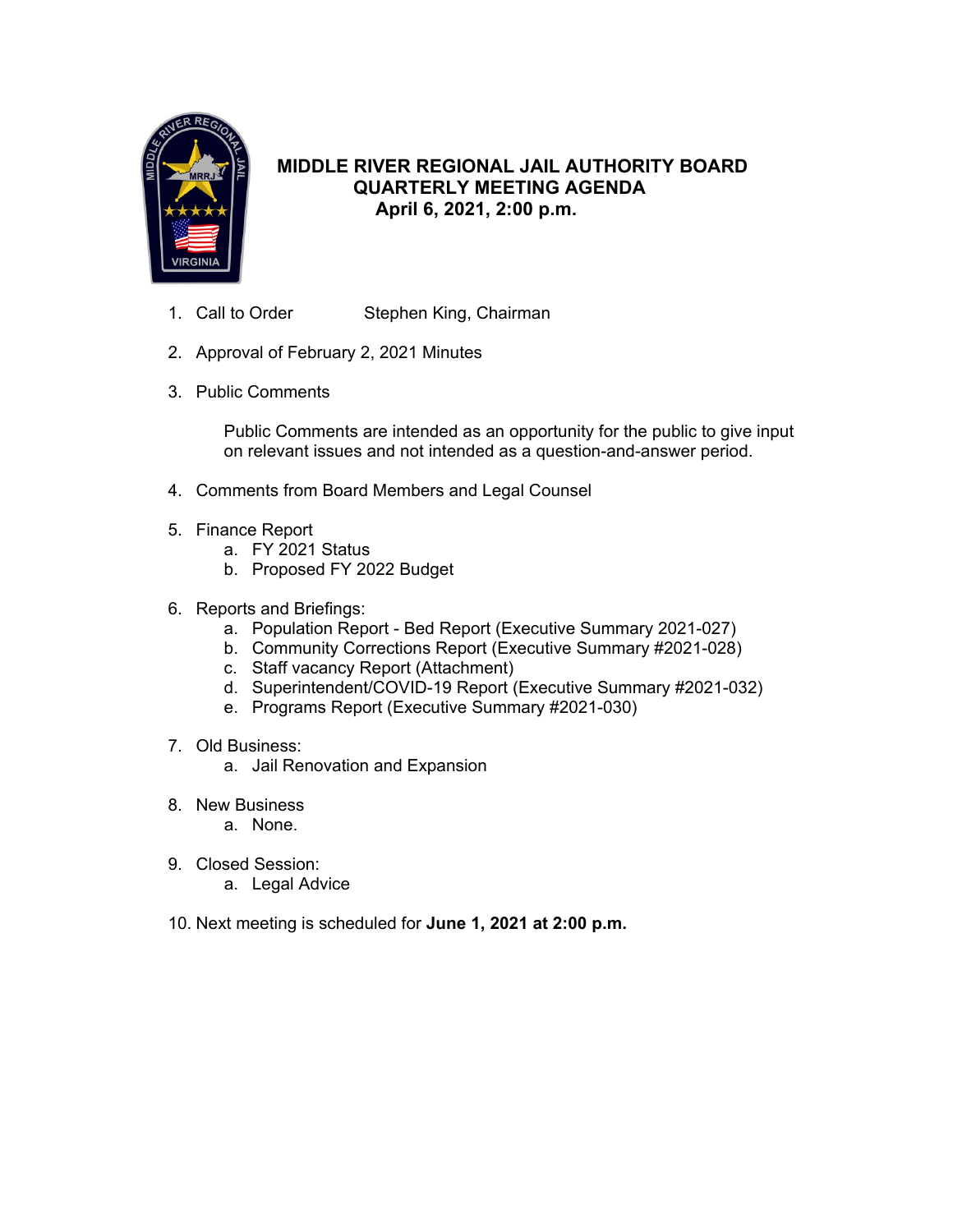

# **MIDDLE RIVER REGIONAL JAIL**

**Serving Staunton, Waynesboro, Harrisonburg and the Counties of Augusta and Rockingham**

**February 2, 2021 2:00 p.m.** 

Augusta County Government Center 18 Government Center Lane Verona Virginia 24482

# **1. CALL TO ORDER**

Upon determination of a quorum, Mr. King, Chairman, called the February 2, 2021 Middle River Regional Jail Authority Board meeting to order at 2:05 p.m.

# **Members Present:**

Stephen King, Rockingham County Administrator (Chairman) Steven Rosenberg, Staunton City Manager (Vice Chairman) Timothy Fitzgerald, Augusta County Administrator Michael G. Hamp, Waynesboro City Manager Eric Campbell, Harrisonburg City Manager Cameron McCormick, Waynesboro City Finance Director Phillip Trayer, Staunton City Finance Director Larry Propst, Harrisonburg City Finance Director Patricia Davidson, Rockingham County Finance Director Misty Cook, Finance Director, Augusta County Finance Director Gabriel Camacho (Harrisonburg Interim Chief of Police) Bryan Hutcheson, Rockingham County Sheriff Donald Smith, Augusta County Sheriff Joe Harris, Waynesboro City Sheriff Matt Robertson, Staunton City Sheriff

# **Members Absent:**

Jennifer Whetzel, Augusta Assistant County Administrator

# **Facility Staff:**

 Jeffery Newton, CJM, Superintendent, Middle River Regional Jail Eric Young, Director of Operations, Middle River Regional Jail Lori Nicholson, Director of Support Services, Middle River Regional Jail Jeannie Colvin, Finance Director, Middle River Regional Jail Tina Reed, Recorder, Middle River Regional Jail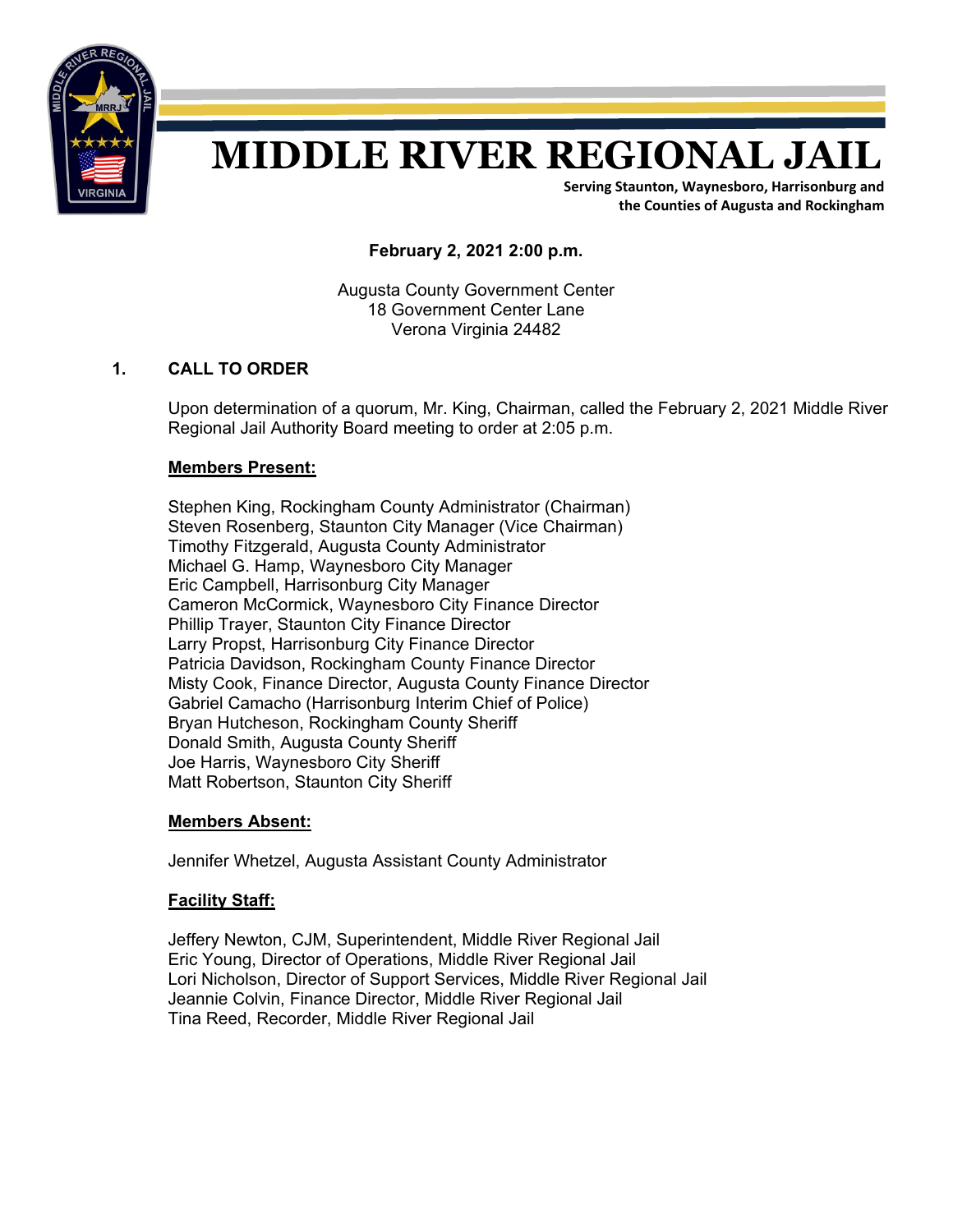## **Others Present:**

 Jeff Gore, Legal Counsel, Middle River Regional Jail Authority (via Webex) Leslie Powell, Chief of Security, Middle River Regional Jail Todd Lloyd, Chief of Operations, Middle River Regional Jail George "Tony" Heflin, Chief of Support Services, Middle River Regional Jail Regina Chestnut, Chief of Medical, Middle River Regional Jail Captain Jimmy L. Wimer, Rockingham County Tyler Moses, IT, Middle River Regional Jail Ted Cole, Davenport (via Webex) Steve Morris, Citizen Danny Link, Citizen Gabriel Curry, Citizen Randi Hagy, Citizen Logan Roddy, Citizen Tracy Stover, Citizen Anna Cubbage, Citizen Approximately 15 citizens attended via Webex

# **2. RECOGNITIONS, RESOLUTIONS, AWARDS, AND RETIREMENTS**

None at this time.

# **3. APPROVAL OF MINUTES**

Mr. Rosenberg made a motion to approve the minutes from the December 1, 2020 meeting. Mr. Fitzgerald seconded the motion. Approval was **unanimous.** 

Mr. Rosenberg made a motion to approve the minutes from the January 7, 2021 Work Session. Mr. Fitzgerald seconded the motion. Approval was **unanimous.** 

# **4. CITIZEN COMMENTS AND COMMUNICATIONS**

Mr. King wants everyone to be aware that no decisions will be made today regarding expansion. Mr. Newton is meeting with locality Boards and Councils. Any decision on expansion must pass through several steps before a decision is made.

Several members of the public spoke voicing concerns regarding the potential expansion of the jail.

# **5. COMMENTS FROM BOARD MEMBERS OR LEGAL COUNSEL**

None at this time.

# **6. FINANCE REPORT**

- a. **Finance Report –** Ms. Colvin asked the Board for questions regarding the Finance Report in the meeting packet. There were no questions.
- b. **FY 2021 Budget** Ms. Colvin reviewed. \$589,000.00 of CARES funding has been spent to date.
- c. **FY 2022 Budget –** Ms. Colvin reviewed. A 5% COLA increase will be partially offset by the position upgrades funded by the Compensation Board. Also includes bed rental for 100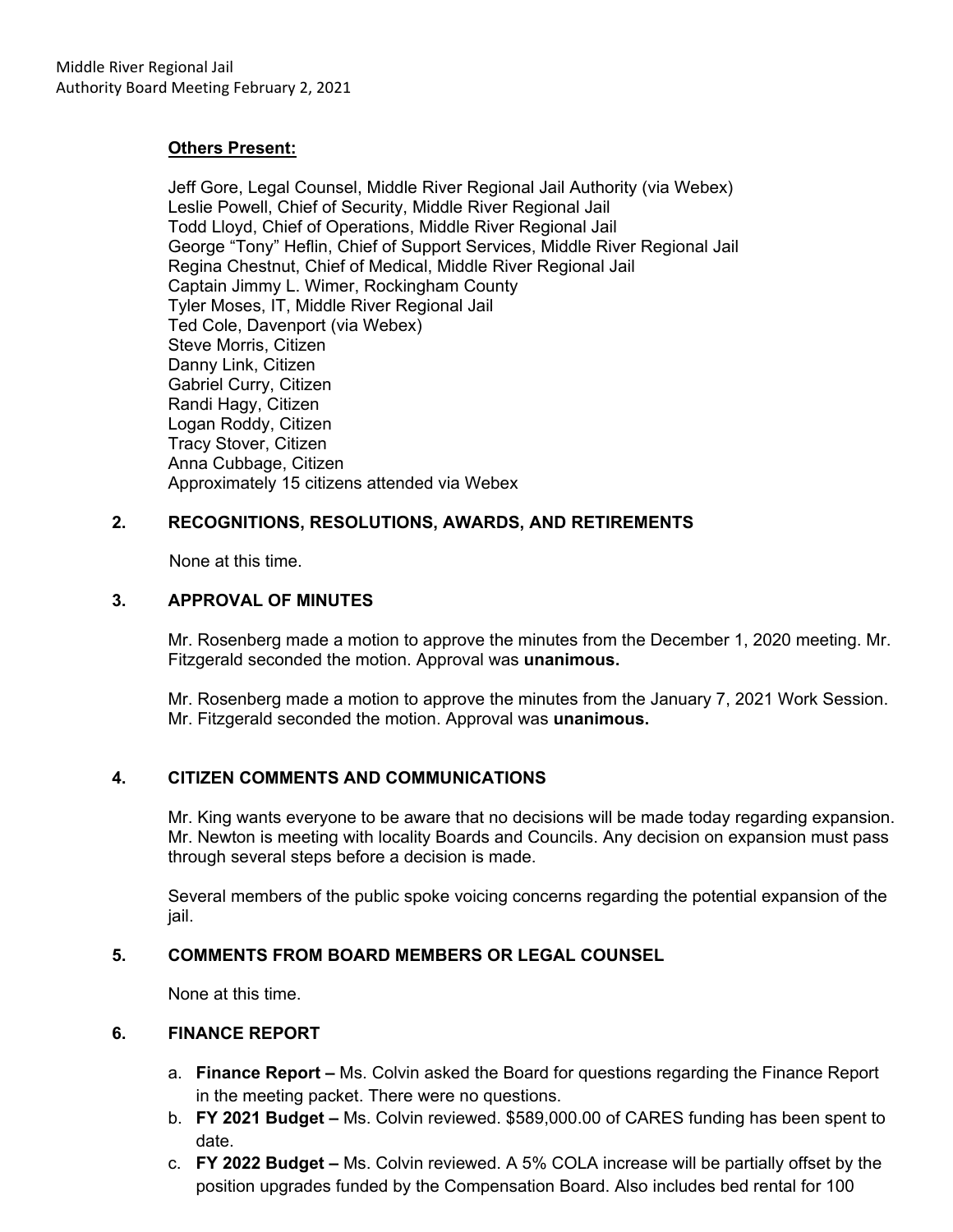inmates at \$55.00 per day/per inmate creating a \$1.7 million increase. There was discussion regarding positions and bed rentals. Mr. Newton informed the Board that Covid 19 has changed the operation of the jail. Beds must be available for isolation purposes in order to reduce the likelihood of Covid 19 being re-introduced to the jail. Mr. Newton explained that the offenders being sent out for bed rental are fully sentenced. This cuts down on transportation costs for courts, etc. At this time MRRJ is operating at 200% capacity. Mr. King encourages the Finance Committee as well as fellow Board members to tour the facility. The Finance Committee will be meeting on March 2, 2021 to discuss the proposed FY '22 budget.

# **7. REPORTS AND BRIEFING**

Major Young reviewed the following reports:

- **a. Population Report** As of February 2, 2021, there are a total of 838 offenders being housed by MRRJ.
- **b. Community Corrections Report –** Report reviewed and discussed. As of February 2,
- **c.** 2021 there are 62 offenders on HEI and 24 offenders on HEM. Home Electronic Incarceration offenders maintain jobs in the community. Home Electronic Monitoring are bonds through the courts.
- **d. Staff Vacancy Report** Reviewed. At this time there are 31 Officer vacancies. 18 of the vacant positions are from the November 1, 2020 Emergency Jail Officer positions from the Compensation Board. A job fair was planned for December 2020; however, due to Covid 19 it was cancelled. There are also 3 Nursing vacancies.
- **e. Superintendent's Report** 
	- COVID-19 update At this time we working in collaboration with the VHD on several issues. Most recently we have not tested staff and inmates for two weeks due to only one offender testing positive at the last testing. As soon as the vaccine is available it will be offered to staff. At this time there is not a known date to vaccinate offenders who may wish to get the vaccine.
	- Operationally court transports, visitation and programs will be restarting. We are working to slowly return to normal operations.
- **f. Programs Report** Major Nicholson reviewed the Programs Report. Program numbers are down due to the closing of programs due to Covid 19. Numbers will begin to increase as we re-start programs.

# **8. OLD BUSINESS**

a. **Jail Expansion** - Mr. Newton introduced Ted Cole with Davenport Financial. Mr. Cole and his team have been working on funding for housing, renovations and Mental Health Services.

Mr. Cole presented the Board several different options for funding of the expansion. He reviewed long and short debt options. The project will depend on whether it receives General Assembly approval for 25%. A discussion was held on overcrowding, options if no money is allotted for the project, what type of funding is best for the Board. The Board would like further guidance before proceeding.

# **9. NEW BUSINESS**

There was no new business to discuss.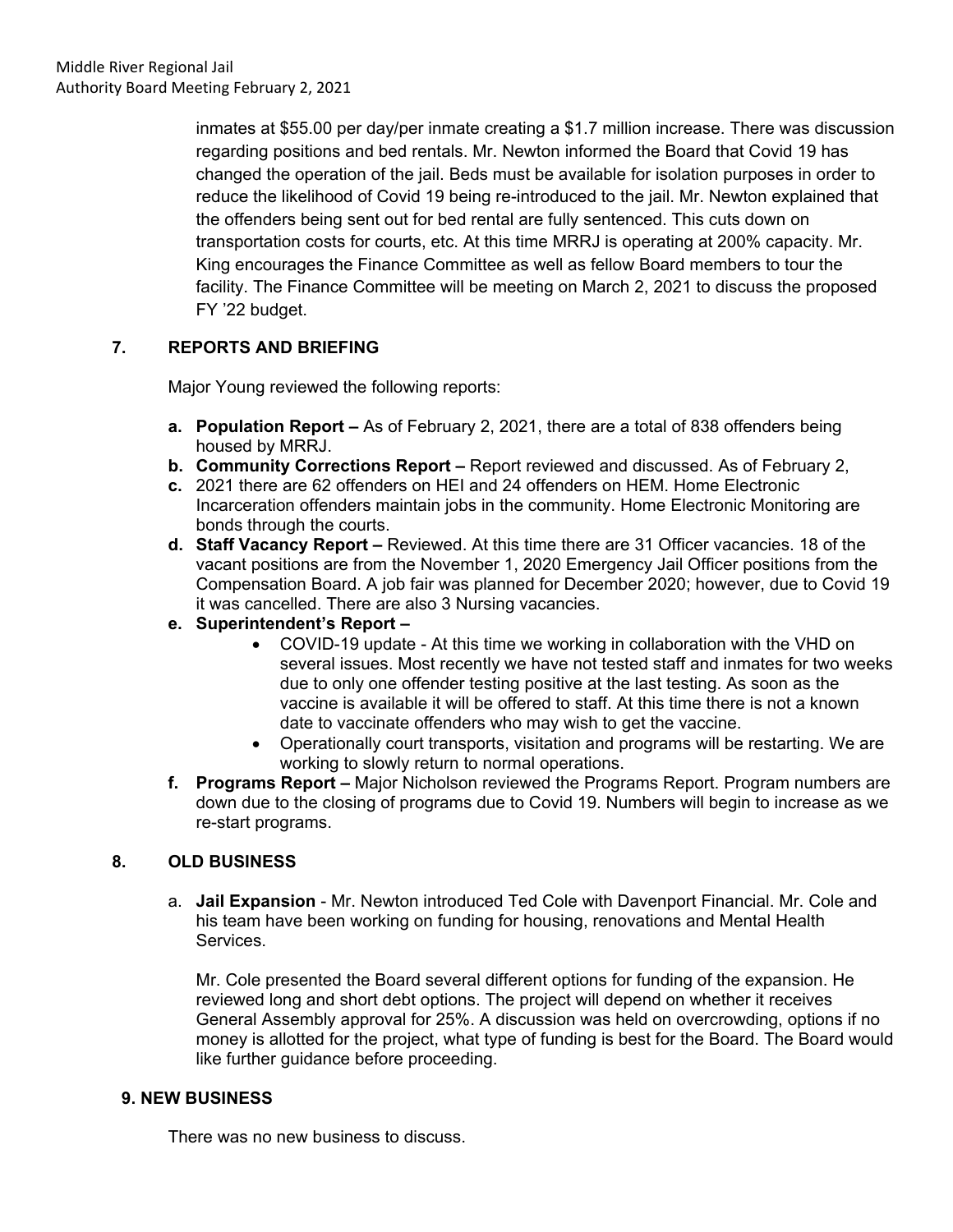# **10. CLOSED SESSION**

There was not a closed session held.

# **11. ADJOURNMENT**

With no additional business before the Authority Board, the meeting was adjourned at 4:00 p.m.

**The next Authority Board meeting is scheduled for April 6, 2021 at 2:00 p.m.** 

**Location: Augusta County Government Center Smith Board Room West.** 

\*\*\*\*\*\*\*\*\*\*\*\*\*\*\*\*\*\*\*\*\*\*\*\*\*\*\*\*\*\*\*\*\*\*\*\*\*\*\*\*\*\*\*\*\*\*\*\*\*\*\*\*\*\*\*\*\*\*\*\*\*\*\*\*\*\*\*\*\*\*\*\*\*\*\*\*\*\*\*\*\*\*\*\*\*\*

Stephen King, Chairman

 $\overline{a}$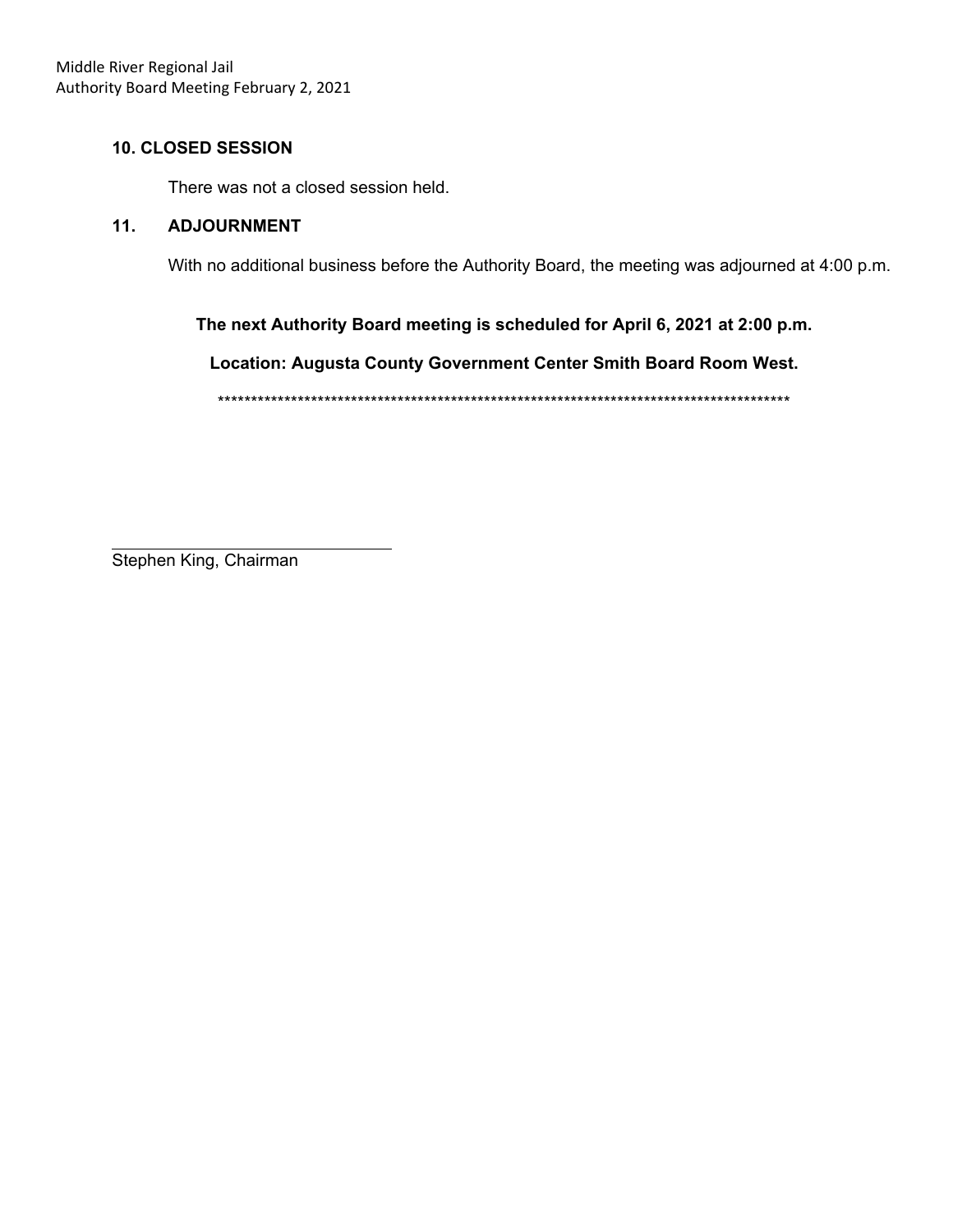| 3/29/2021                                                                                                                                                                                                                                                                                                                                                                                                      | $*GLO60*$<br>FUND #-098 **MIDDLE RIVER REG.JAIL AUTH.* |                                            | COUNTY OF AUGUSTA<br>REVENUE SUMMARY |                                      | PAGE<br>TIME                      | 1<br>14:16               |
|----------------------------------------------------------------------------------------------------------------------------------------------------------------------------------------------------------------------------------------------------------------------------------------------------------------------------------------------------------------------------------------------------------------|--------------------------------------------------------|--------------------------------------------|--------------------------------------|--------------------------------------|-----------------------------------|--------------------------|
|                                                                                                                                                                                                                                                                                                                                                                                                                |                                                        | $7/01/2020 -$                              | 2/28/2021                            |                                      |                                   | $-D$ E T A I L-          |
| MAJOR<br>ACCT#<br>$\frac{1}{2} \frac{1}{2} \frac{1}{2} \frac{1}{2} \frac{1}{2} \frac{1}{2} \frac{1}{2} \frac{1}{2} \frac{1}{2} \frac{1}{2} \frac{1}{2} \frac{1}{2} \frac{1}{2} \frac{1}{2} \frac{1}{2} \frac{1}{2} \frac{1}{2} \frac{1}{2} \frac{1}{2} \frac{1}{2} \frac{1}{2} \frac{1}{2} \frac{1}{2} \frac{1}{2} \frac{1}{2} \frac{1}{2} \frac{1}{2} \frac{1}{2} \frac{1}{2} \frac{1}{2} \frac{1}{2} \frac{$ | DESCRIPTION<br>-----------                             | <b>BUDGET</b><br>AMOUNT<br>$- - - - - - -$ | <b>CURRENT</b><br>AMOUNT             | $Y-T-D$<br>AMOUNT<br>$- - - - - - -$ | <b>BALANCE</b><br>$- - - - - - -$ | ႜ                        |
| 000999                                                                                                                                                                                                                                                                                                                                                                                                         |                                                        |                                            |                                      |                                      |                                   |                          |
| 0000                                                                                                                                                                                                                                                                                                                                                                                                           | **MIDDLE RIVER REG.JAIL AUTH.*                         |                                            |                                      |                                      |                                   |                          |
| 015000                                                                                                                                                                                                                                                                                                                                                                                                         |                                                        |                                            |                                      |                                      |                                   |                          |
| 0000<br>015010                                                                                                                                                                                                                                                                                                                                                                                                 | **REV USE OF MONEY & PROPERTY*                         |                                            |                                      |                                      |                                   |                          |
| 0001                                                                                                                                                                                                                                                                                                                                                                                                           | INTEREST INCOME                                        | 125,000.00                                 |                                      | 30,400.52                            | 94,599.48 75.67                   |                          |
| 0099<br>015020                                                                                                                                                                                                                                                                                                                                                                                                 | INTEREST INCOME-DEBT SVC RES U                         |                                            | 366.39                               | 489.76                               | $489.76 -$                        |                          |
| 0007                                                                                                                                                                                                                                                                                                                                                                                                           | SALE OF SALVAGE & SURPLUS                              |                                            |                                      | 35,522.00<br>----------              | $35,522.00 -$                     |                          |
|                                                                                                                                                                                                                                                                                                                                                                                                                | **REV USE OF MONEY & PROPERTY*                         | 125,000.00                                 | 366.39                               | 66,412.28                            | 58,587.72                         | 46.87                    |
| 016050                                                                                                                                                                                                                                                                                                                                                                                                         |                                                        |                                            |                                      |                                      |                                   |                          |
| 0001                                                                                                                                                                                                                                                                                                                                                                                                           | EMPLOYEE MEALS                                         | 4,000.00                                   | 130.00                               | 130.00                               | 3,870.00                          | 96.75                    |
| 0002                                                                                                                                                                                                                                                                                                                                                                                                           | INMATE PHONE SYSTEM                                    | 425,000.00                                 | 41,666.67                            | 333, 333. 34                         | 91,666.66                         | 21.56                    |
| 0003                                                                                                                                                                                                                                                                                                                                                                                                           | INMATE MEDICAL CO-PAY                                  | 66,000.00                                  | 2,857.37                             | 47,802.17                            | 18,197.83                         | 27.57                    |
| 0004                                                                                                                                                                                                                                                                                                                                                                                                           | HOME ELECTRONIC MONITORING                             |                                            |                                      |                                      |                                   |                          |
| 0005                                                                                                                                                                                                                                                                                                                                                                                                           | <b>WORK RELEASE</b>                                    | 525,000.00                                 | 176.55                               | 167,000.04                           | 357,999.96                        | 68.19                    |
| 0006                                                                                                                                                                                                                                                                                                                                                                                                           | INMATE KEEP FEES                                       | 230,000.00                                 | 22,609.67                            | 284,015.13                           | $54,015.13 - 23.48 -$             |                          |
| 0099                                                                                                                                                                                                                                                                                                                                                                                                           | MISCELLANEOUS REVENUE                                  | 99,412.00<br>-------------                 | 60,003.78<br>-------------           | 61,986.32<br>-------------           | 37,425.68<br>-------------        | 37.64<br>$- - - - - - -$ |
|                                                                                                                                                                                                                                                                                                                                                                                                                | EMPLOYEE MEALS                                         | 1,349,412.00                               | 127,444.04                           | 894,267.00                           | 455,145.00                        | 33.72                    |
| 019020                                                                                                                                                                                                                                                                                                                                                                                                         |                                                        |                                            |                                      |                                      |                                   |                          |
| 0001                                                                                                                                                                                                                                                                                                                                                                                                           | BED RENTALS-STATE & FEDERAL                            |                                            |                                      |                                      |                                   |                          |
| 0002                                                                                                                                                                                                                                                                                                                                                                                                           | LOCAL BED RENTALS                                      |                                            |                                      |                                      |                                   |                          |
| 0003<br>0004                                                                                                                                                                                                                                                                                                                                                                                                   | LOCALITY CONTRIBUTIONS<br>LOCAL WORK FORCE             | 11,908,817.00                              | 6,339.31                             | 9,527,418.23                         | 2,381,398.77                      | 19.99                    |
| 0011                                                                                                                                                                                                                                                                                                                                                                                                           | RECOVERED COSTS-COMMISSARY FUN                         | 317,165.00                                 | $5,900.18-$                          | 212, 271.24                          | 104,893.76                        | 33.07                    |
| 0012                                                                                                                                                                                                                                                                                                                                                                                                           | RECOVERED COSTS-OPERATIONS                             | 47,296.00                                  | 612.69                               | 50,800.23                            | $3,504.23 - 7.40 -$               |                          |
| 0013                                                                                                                                                                                                                                                                                                                                                                                                           | RECOVERED COSTS-MEDICAL                                | 35,000.00                                  | 79,306.24                            | 199,485.46                           | $164, 485.46 - 469.95 -$          |                          |
| 0014                                                                                                                                                                                                                                                                                                                                                                                                           | RECOVERED COSTS - STATE & FEDE                         |                                            |                                      |                                      |                                   |                          |
|                                                                                                                                                                                                                                                                                                                                                                                                                | BED RENTALS-STATE & FEDERAL                            | -------------<br>12,308,278.00             | 80,358.06                            | 9,989,975.16                         | 2,318,302.84 18.83                |                          |
| 023020                                                                                                                                                                                                                                                                                                                                                                                                         |                                                        |                                            |                                      |                                      |                                   |                          |
| 0002                                                                                                                                                                                                                                                                                                                                                                                                           | COMPENSATION BOARD REIMBURSEME                         | 6,193,415.00                               | 564, 372.58                          | 4,315,950.86                         | 1,877,464.14                      | 30.31                    |
| 0003                                                                                                                                                                                                                                                                                                                                                                                                           | STATE PER DIEM REIMBURSEMENT                           | 2,056,500.00                               | 151,876.00-                          | 917,200.00                           | 1,139,300.00                      | 55.39                    |
| 0004                                                                                                                                                                                                                                                                                                                                                                                                           | STATE CAPITAL REIMBURSEMENT                            |                                            |                                      |                                      |                                   |                          |
| 9999                                                                                                                                                                                                                                                                                                                                                                                                           | AID TO THE COMMONWEALTH-CONTRA                         |                                            | -------------                        | -------------                        |                                   |                          |
|                                                                                                                                                                                                                                                                                                                                                                                                                | COMPENSATION BOARD REIMBURSEME 8,249,915.00            |                                            | 412,496.58                           | 5,233,150.86                         | 3,016,764.14 36.56                |                          |
| 024050                                                                                                                                                                                                                                                                                                                                                                                                         |                                                        |                                            |                                      |                                      |                                   |                          |
| 0006                                                                                                                                                                                                                                                                                                                                                                                                           | DEPT BEH HLTH & DEV VCSB-TDO                           | 64,590.00                                  | 16,597.97- 7,856.30                  |                                      | 56,733.70 87.83                   |                          |
| 0010                                                                                                                                                                                                                                                                                                                                                                                                           | MRRJ MENTAL HEALTH PROGRAM (GR                         |                                            | 2,046.21-                            | 79,634.42                            | 79,634.42-                        |                          |
|                                                                                                                                                                                                                                                                                                                                                                                                                | DEPT BEH HLTH & DEV VCSB-TDO                           | 64,590.00                                  | 18,644.18-                           | 87,490.72                            | $22,900.72 - 35.45 -$             |                          |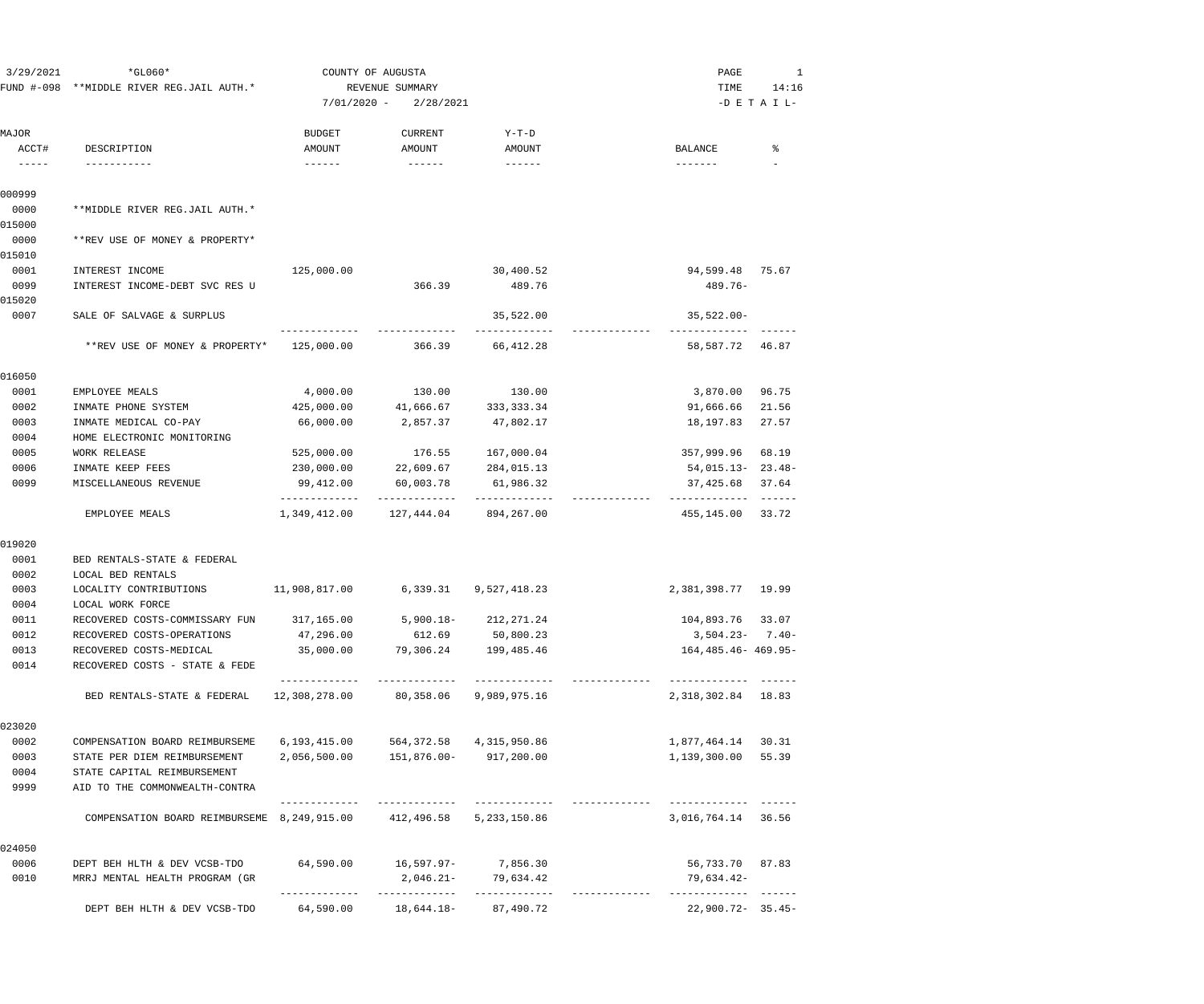| 3/29/2021 | $*$ GL060*                                | COUNTY OF AUGUSTA |                 |                           | PAGE         | 2               |
|-----------|-------------------------------------------|-------------------|-----------------|---------------------------|--------------|-----------------|
|           | FUND #-098 **MIDDLE RIVER REG.JAIL AUTH.* |                   | REVENUE SUMMARY |                           | TIME         | 14:16           |
|           |                                           | $7/01/2020 -$     | 2/28/2021       |                           |              | $-D$ E T A I L- |
| MAJOR     |                                           | <b>BUDGET</b>     | CURRENT         | $Y-T-D$                   |              |                 |
| ACCT#     | DESCRIPTION                               | AMOUNT            | AMOUNT          | AMOUNT                    | BALANCE      | ႜ               |
|           |                                           |                   |                 |                           |              |                 |
| 033011    |                                           |                   |                 |                           |              |                 |
| 0003      | JUSTICE ASSISTANCE GRANT (JAG)            |                   |                 |                           |              |                 |
| 0021      | EQUIPMENT (COVID GRANT)                   |                   | 15,872.00       | 15,872.00                 | 15,872.00-   |                 |
|           | JUSTICE ASSISTANCE GRANT (JAG)            |                   | 15,872.00       | 15,872.00                 | 15,872.00-   |                 |
|           | --FUND TOTAL--                            | 22,097,195.00     |                 | 617,892.89  16,287,168.02 | 5,810,026.98 | 26.29           |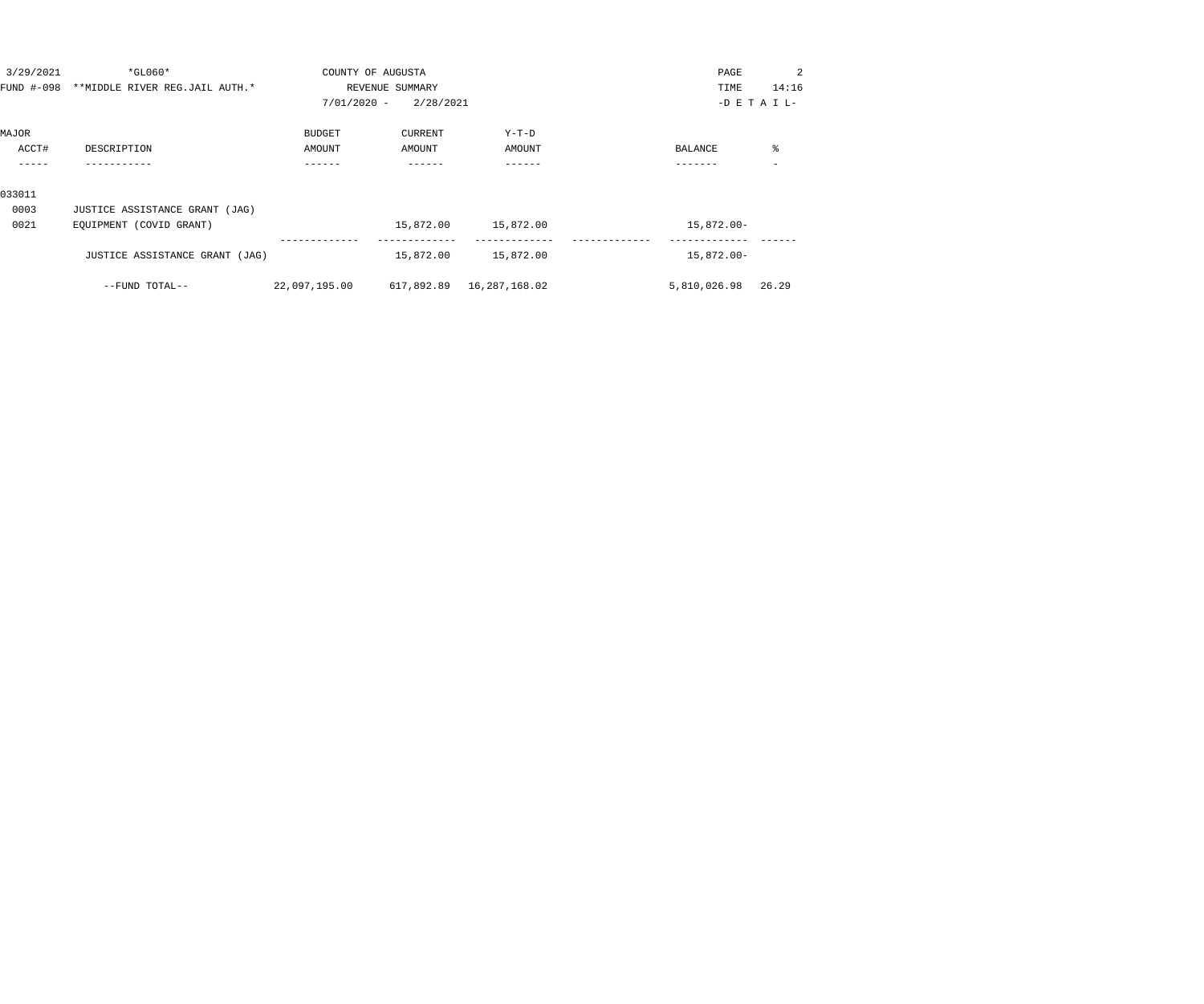| 3/29/2021                                                                                                                                                                                                                                                                                                                                                                                    | $*GLO60*$                                 |               | COUNTY OF AUGUSTA   |                     |                              | PAGE                    | 3               |
|----------------------------------------------------------------------------------------------------------------------------------------------------------------------------------------------------------------------------------------------------------------------------------------------------------------------------------------------------------------------------------------------|-------------------------------------------|---------------|---------------------|---------------------|------------------------------|-------------------------|-----------------|
|                                                                                                                                                                                                                                                                                                                                                                                              | FUND #-098 **MIDDLE RIVER REG.JAIL AUTH.* |               | EXPENDITURE SUMMARY |                     |                              | TIME                    | 14:16           |
|                                                                                                                                                                                                                                                                                                                                                                                              |                                           | $7/01/2020 -$ | 2/28/2021           |                     |                              |                         | $-D$ E T A I L- |
|                                                                                                                                                                                                                                                                                                                                                                                              |                                           | <b>BUDGET</b> |                     | Y-T-D               |                              |                         |                 |
| MAJOR<br>ACCT#                                                                                                                                                                                                                                                                                                                                                                               | DESCRIPTION                               | AMOUNT        | CURRENT<br>AMOUNT   | AMOUNT              | <b>ENCUMBRANCE</b><br>AMOUNT | UNENCUMBERED<br>BALANCE | ႜ               |
| $\frac{1}{2} \frac{1}{2} \frac{1}{2} \frac{1}{2} \frac{1}{2} \frac{1}{2} \frac{1}{2} \frac{1}{2} \frac{1}{2} \frac{1}{2} \frac{1}{2} \frac{1}{2} \frac{1}{2} \frac{1}{2} \frac{1}{2} \frac{1}{2} \frac{1}{2} \frac{1}{2} \frac{1}{2} \frac{1}{2} \frac{1}{2} \frac{1}{2} \frac{1}{2} \frac{1}{2} \frac{1}{2} \frac{1}{2} \frac{1}{2} \frac{1}{2} \frac{1}{2} \frac{1}{2} \frac{1}{2} \frac{$ | -----------                               |               |                     |                     | -----------                  | $- - - - - - -$         |                 |
| 000999                                                                                                                                                                                                                                                                                                                                                                                       |                                           |               |                     |                     |                              |                         |                 |
| 0000                                                                                                                                                                                                                                                                                                                                                                                         | **MIDDLE RIVER REG.JAIL AUTH.*            |               |                     |                     |                              |                         |                 |
| 033020                                                                                                                                                                                                                                                                                                                                                                                       |                                           |               |                     |                     |                              |                         |                 |
| 0000                                                                                                                                                                                                                                                                                                                                                                                         | **OPERATIONS**                            |               |                     |                     |                              |                         |                 |
| 1100                                                                                                                                                                                                                                                                                                                                                                                         | SALARIES & WAGES                          | 8,355,483.00  | 627,835.69          | 5,994,811.19        |                              | 2,360,671.81            | 28.25           |
| 1200                                                                                                                                                                                                                                                                                                                                                                                         | SALARIES & WAGES-OVERTIME                 | 514,325.00    | 44,991.55           | 444,268.18          |                              | 70,056.82               | 13.62           |
| 1300                                                                                                                                                                                                                                                                                                                                                                                         | SALARIES & WAGES-PART TIME                | 508,316.00    | 28,177.88           | 243,202.07          |                              | 265, 113.93             | 52.15           |
| 1400                                                                                                                                                                                                                                                                                                                                                                                         | SALARIES & WAGES-TDO TRANSPORT            | 60,000.00     | 3,750.45            | 26,466.89           |                              | 33,533.11               | 55.88           |
| 2100                                                                                                                                                                                                                                                                                                                                                                                         | EMPLOYERS SHARE - FICA                    | 722,016.00    | 52,501.54           | 499,899.59          |                              | 222, 116.41             | 30.76           |
| 2210                                                                                                                                                                                                                                                                                                                                                                                         | EMPLOYERS SHARE - RETIREMENT              | 1,009,342.00  | 75,888.25           | 679,397.08          |                              | 329,944.92              | 32.68           |
| 2300                                                                                                                                                                                                                                                                                                                                                                                         | EMPLOYERS SHARE-HEALTH INSURAN            | 1,842,478.00  | 145,771.00          | 1,250,837.00        |                              | 591,641.00              | 32.11           |
| 2400                                                                                                                                                                                                                                                                                                                                                                                         | EMPLOYERS SHARE-GROUP LIFE INS            | 111,963.00    | 8,417.96            | 75,363.27           |                              | 36,599.73               | 32.68           |
| 2500                                                                                                                                                                                                                                                                                                                                                                                         | LINE OF DUTY PREMIUMS                     | 40,257.00     | 20,128.50           | 40,257.00           |                              |                         |                 |
| 2600                                                                                                                                                                                                                                                                                                                                                                                         | EMPLOYERS SHARE-VRS HYBRID STD            | 5,160.00      | 470.73              | 4,227.97            |                              | 932.03                  | 18.06           |
| 2700                                                                                                                                                                                                                                                                                                                                                                                         | WORKERS COMPENSATION INSURANCE            | 133,839.00    | 66,919.50           | 138,934.00          |                              | $5,095.00 -$            | $3.80-$         |
| 2800                                                                                                                                                                                                                                                                                                                                                                                         | HEALTH INSURANCE                          |               |                     |                     |                              |                         |                 |
| 2801                                                                                                                                                                                                                                                                                                                                                                                         | HOSPITALIZATION-MRRJ                      |               |                     |                     |                              |                         |                 |
| 2802                                                                                                                                                                                                                                                                                                                                                                                         | HEALTH SAVINGS ACCOUNT                    | 14,000.00     | 958.41              | 8,584.02            |                              | 5,415.98                | 38.68           |
| 3102                                                                                                                                                                                                                                                                                                                                                                                         | HEALTH CLUB                               |               |                     |                     |                              |                         |                 |
| 3103                                                                                                                                                                                                                                                                                                                                                                                         | OTHER BENEFITS                            | 16,400.00     |                     | 13,571.38-22,943.59 |                              | $6,543.59 - 39.89 -$    |                 |
| 3110                                                                                                                                                                                                                                                                                                                                                                                         | PROFESSIONAL HEALTH SERVICES              | 1,688,293.00  | 100,003.45          | 1,099,505.45        |                              | 588,787.55              | 34.87           |
| 3111                                                                                                                                                                                                                                                                                                                                                                                         | HOSPITAL HEALTH SERVICES                  |               |                     |                     |                              |                         |                 |
| 3112                                                                                                                                                                                                                                                                                                                                                                                         | PHYSICALS NEW EMPLOYEES                   | 7,800.00      |                     |                     |                              | 7,800.00 100.00         |                 |
| 3121                                                                                                                                                                                                                                                                                                                                                                                         | JAIL EDUCATION PROGRAM                    |               |                     |                     |                              |                         |                 |
| 3124                                                                                                                                                                                                                                                                                                                                                                                         | PROFESSIONAL SERVICES                     | 83,000.00     | 82.95               | 49,235.81           |                              | 33,764.19               | 40.67           |
| 3310                                                                                                                                                                                                                                                                                                                                                                                         | REPAIRS & MAINTENANCE-CONTRACT            | 212,550.00    | 59,307.57-          | 134,508.10          |                              | 78,041.90               | 36.71           |
| 3320                                                                                                                                                                                                                                                                                                                                                                                         | MAINTENANCE SERVICE CONTRACTS             | 60,000.00     | $568.00 -$          | 10,337.05           |                              | 49,662.95               | 82.77           |
| 3321                                                                                                                                                                                                                                                                                                                                                                                         | TECHNOLOGY MAINT. CONTRACTS               | 225,000.00    | 18,618.32           | 223, 483. 46        |                              | 1,516.54                | .67             |
| 3322                                                                                                                                                                                                                                                                                                                                                                                         | PEST EXTERMINATION                        | 2,000.00      |                     | 525.00              |                              | 1,475.00                | 73.75           |
| 3324                                                                                                                                                                                                                                                                                                                                                                                         | CONTRACTED FOOD SERVICES                  | 1,250,000.00  | 13,952.50           | 707,913.34          |                              | 542,086.66 43.36        |                 |
| 3330                                                                                                                                                                                                                                                                                                                                                                                         | REPAIRS & MAINTENANCE-VEHICLES            | 20,000.00     | $317.94-$           | 5,873.50            |                              | 14,126.50               | 70.63           |
| 3600                                                                                                                                                                                                                                                                                                                                                                                         | ADVERTISING                               | 2,000.00      |                     | 3,431.25            |                              | 1,431.25-               | 71.56-          |
| 3900                                                                                                                                                                                                                                                                                                                                                                                         | INDIRECT COST TO FISCAL AGENT             | 133,491.00    | $1,090.51-$         | 4,428.35            |                              | 129,062.65              | 96.68           |
| 5100                                                                                                                                                                                                                                                                                                                                                                                         | ELECTRIC SERVICES                         | 425,000.00    | 7,581.88-           | 234,910.35          |                              | 190,089.65              | 44.72           |
| 5102                                                                                                                                                                                                                                                                                                                                                                                         | HEATING SERVICES                          | 175,000.00    | 7,315.14            | 55,656.13           |                              | 119,343.87              | 68.19           |
| 5103                                                                                                                                                                                                                                                                                                                                                                                         | WATER & SEWER SERVICES                    | 400,000.00    | $5,499.96 -$        | 193, 472.36         |                              | 206,527.64              | 51.63           |
| 5104                                                                                                                                                                                                                                                                                                                                                                                         | REFUSE COLLECTION                         | 25,000.00     | $217.30-$           | 14,040.22           |                              | 10,959.78               | 43.83           |
| 5201                                                                                                                                                                                                                                                                                                                                                                                         | POSTAGE                                   | 3,000.00      |                     | 1,108.70            |                              | 1,891.30                | 63.04           |
| 5203                                                                                                                                                                                                                                                                                                                                                                                         | TELEPHONE                                 | 46,000.00     | 3,521.73            | 33,842.04           |                              | 12,157.96               | 26.43           |
| 5300                                                                                                                                                                                                                                                                                                                                                                                         | FACILITY INSURANCE                        | 86,208.00     |                     | 86,208.00           |                              |                         |                 |
| 5305                                                                                                                                                                                                                                                                                                                                                                                         | VEHICLE INSURANCE                         | 13,680.00     |                     | 13,680.00           |                              |                         |                 |
| 5501                                                                                                                                                                                                                                                                                                                                                                                         | TRAVEL EXPENSES                           | 12,000.00     |                     |                     |                              | 12,000.00 100.00        |                 |
| 5801                                                                                                                                                                                                                                                                                                                                                                                         | DUES & SUBSCRIPTIONS                      | 4,000.00      |                     | 250.00              |                              | 3,750.00                | 93.75           |
| 6001                                                                                                                                                                                                                                                                                                                                                                                         | OFFICE SUPPLIES                           | 35,000.00     | 2,778.44            | 18,319.58           |                              | 16,680.42               | 47.65           |
| 6002                                                                                                                                                                                                                                                                                                                                                                                         | FOOD                                      |               |                     |                     |                              |                         |                 |
| 6003                                                                                                                                                                                                                                                                                                                                                                                         | PRESCRIPTION DRUGS                        | 706,965.00    | 55, 213.75          | 338,893.70          |                              | 368,071.30              | 52.06           |
| 6004                                                                                                                                                                                                                                                                                                                                                                                         | MEDICAL SUPPLIES                          | 85,000.00     | 1,181.20-           | 79,480.30           |                              | 5,519.70                | 6.49            |
| 6005                                                                                                                                                                                                                                                                                                                                                                                         | LAUN, HOUSEKEEPING & JANIT SUP            | 90,000.00     | 21,849.58           | 116, 171.62         |                              | 26,171.62-              | $29.07 -$       |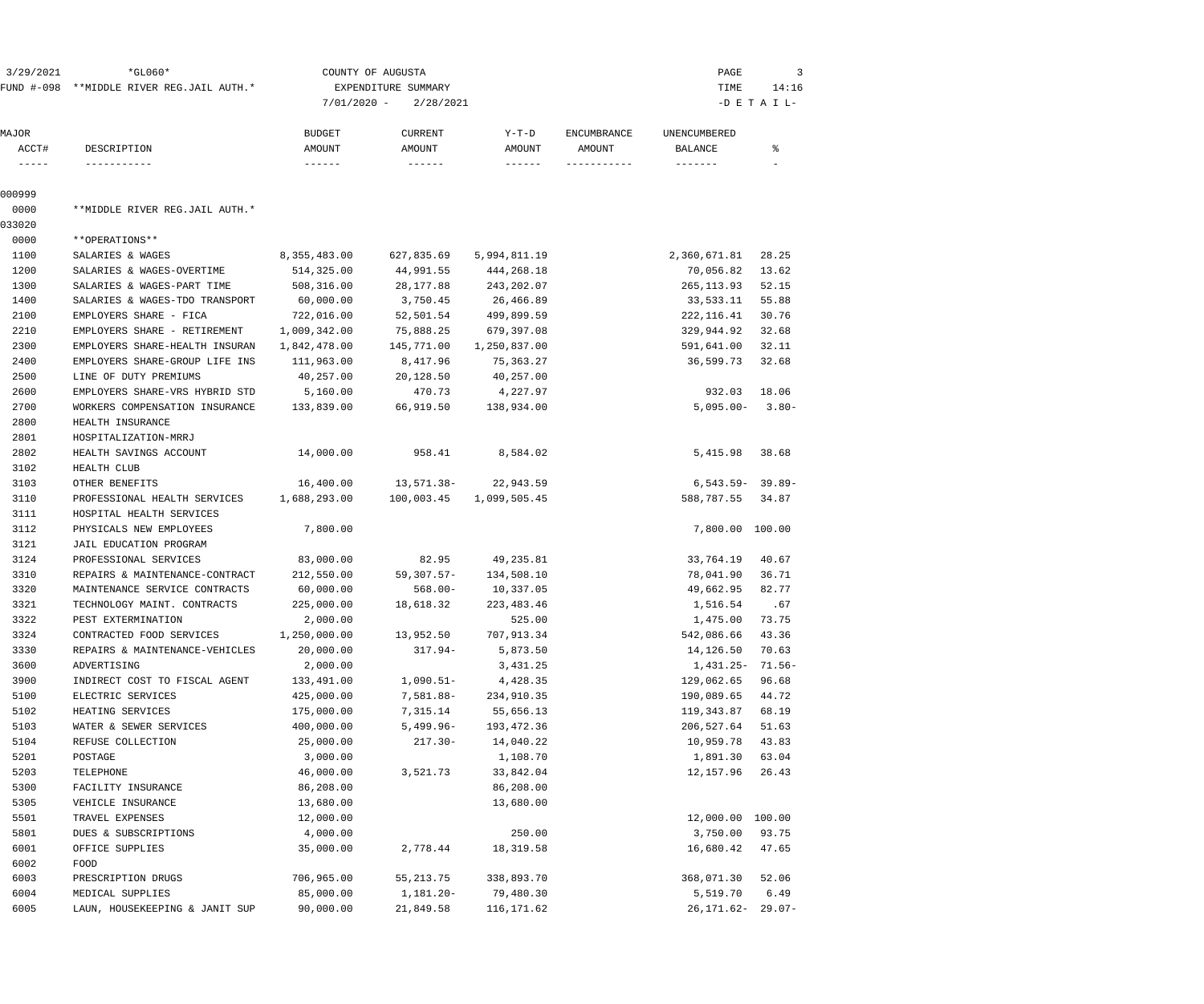| 3/29/2021              | $*GLO60*$                                 |                           | COUNTY OF AUGUSTA    |                            |                       | PAGE                        | 4               |
|------------------------|-------------------------------------------|---------------------------|----------------------|----------------------------|-----------------------|-----------------------------|-----------------|
|                        | FUND #-098 **MIDDLE RIVER REG.JAIL AUTH.* |                           | EXPENDITURE SUMMARY  |                            |                       | TIME                        | 14:16           |
|                        |                                           | $7/01/2020 -$             | 2/28/2021            |                            |                       |                             | $-D$ E T A I L- |
|                        |                                           |                           |                      |                            |                       |                             |                 |
| MAJOR                  |                                           | <b>BUDGET</b>             | <b>CURRENT</b>       | $Y-T-D$                    | <b>ENCUMBRANCE</b>    | UNENCUMBERED                |                 |
| ACCT#<br>$- - - - - -$ | DESCRIPTION<br>-----------                | AMOUNT<br>$- - - - - - -$ | AMOUNT               | AMOUNT<br>$- - - - - - -$  | AMOUNT<br>----------- | BALANCE<br>$- - - - - - -$  | ႜ               |
| 6006                   | LINEN SUPPLIES                            | 20,000.00                 |                      | 10,818.52                  |                       |                             | 45.90           |
| 6007                   | REPAIR & MAINTENANCE SUPPLIES             | 147,100.00                | 1,202.00<br>8,850.13 | 114,690.24                 |                       | 9,181.48<br>32,409.76       | 22.03           |
| 6008                   | VEHICLE FUEL                              | 40,000.00                 | 286.12               | 6,645.00                   |                       | 33,355.00                   | 83.38           |
| 6009                   | VEHICLE MAINTENANCE                       | 32,000.00                 | 102.70               | 3,220.29                   |                       | 28,779.71                   | 89.93           |
| 6010                   | POLICE SUPPLIES                           | 50,000.00                 | $3,739.72-$          | 33,732.16                  |                       | 16,267.84                   | 32.53           |
| 6011                   | UNIFORMS-OFFICERS                         | 35,000.00                 | $5,956.96 -$         | 8,170.58                   |                       | 26,829.42                   | 76.65           |
| 6012                   | FOOD SERVICE SUPPLIES                     | 20,000.00                 | 34.32                | 5,110.27                   |                       | 14,889.73                   | 74.44           |
| 6013                   | COMPUTER/TECHNOLOGY SUPPLIES              | 146,000.00                | $1,451.60-$          | 110,329.28                 |                       | 35,670.72                   | 24.43           |
| 6016                   | PERSONAL SUPPLIES INMATES                 | 85,000.00                 | 1,064.50             | 55,711.90                  |                       | 29,288.10                   | 34.45           |
| 6017                   | WEARING APPAREL INMATES                   | 35,000.00                 | 655.84               | 21,630.30                  |                       | 13,369.70                   | 38.19           |
| 6018                   | BED RENTALS-OTHER FACILITIES              | 250,000.00                | 6,000.00             | 6,000.00                   |                       | 244,000.00                  | 97.60           |
| 7002                   | TRAINING                                  | 121,000.00                | 1,365.00             | 89,173.79                  |                       | 31,826.21                   | 26.30           |
| 7003                   | FIREARMS RANGE                            |                           |                      |                            |                       |                             |                 |
| 8000                   | LAND                                      |                           |                      |                            |                       |                             |                 |
| 8001                   | EQUIPMENT                                 | 19,000.00                 |                      | 15,995.00                  |                       | 3,005.00                    | 15.81           |
| 8002                   | FURNITURE & FIXTURES                      |                           |                      |                            |                       |                             |                 |
| 8003                   | COMPUTER HARDWARE                         | 93,980.00                 | 16,655.52            | 46,011.72                  |                       | 47,968.28                   | 51.04           |
| 8004                   | COMPUTER SOFTWARE                         | 125,000.00                |                      |                            |                       | 125,000.00 100.00           |                 |
| 8005                   | MOTOR VEHICLES                            | 99,000.00                 |                      | 87,913.36                  |                       | 11,086.64                   | 11.19           |
| 8006                   | FACILITY IMPROVEMENTS                     |                           | $1,695.22-$          | 9,631.26                   |                       | $9,631.26 -$                |                 |
| 8007                   | S.A.W. RANGE                              |                           |                      |                            |                       |                             |                 |
| 8021                   | EQUIPMENT (COVID GRANT)                   |                           |                      | 17,493.38                  |                       | 17,493.38-                  |                 |
| 8210                   | DEPRECIATION EXPENSE                      |                           |                      |                            |                       |                             |                 |
| 8211                   | LOSS ON DISPOSAL OF FIXED ASSE            |                           |                      |                            |                       |                             |                 |
| 8999                   | OTHER                                     |                           |                      |                            |                       |                             |                 |
| 9110                   | REDEMPTION OF PRINCIPAL                   | 1,085,000.00              |                      |                            |                       | 1,085,000.00 100.00         |                 |
| 9150                   | INTEREST EXPENSE-BONDS                    | 871,528.00                | 423,762.50           | 871,528.13                 |                       | $.13-$                      |                 |
| 9210                   | OPERATING RESERVE                         |                           |                      |                            |                       |                             |                 |
| 9220                   | REPAIR & REPLACEMENT RESERVE              |                           |                      |                            |                       |                             |                 |
| 9230                   | MOTOR VEHICLE RESERVE                     |                           |                      |                            |                       |                             |                 |
| 9240                   | COMPUTER EOUIPMENT RESERVE                |                           |                      | 39,320.00                  |                       | $39,320.00 -$               |                 |
| 9250                   | OPEB RESERVE                              |                           |                      |                            |                       |                             |                 |
|                        |                                           |                           |                      |                            |                       |                             |                 |
|                        | **OPERATIONS**                            | 22,399,174.00             |                      | 1,656,946.71 14,407,591.34 |                       | 7,991,582.66                | 35.67           |
| 033030                 |                                           |                           |                      |                            |                       |                             |                 |
| 0000                   | **DCJS/JAIL MENTAL HEALTH PROG            |                           |                      |                            |                       |                             |                 |
| 3100                   | PERSONNEL                                 |                           | 6,231.49-            | 48,911.65                  |                       | 48,911.65-                  |                 |
| 3110                   | CONSULTANT                                |                           | 7,400.00             | 50,875.00                  |                       | $50,875.00 -$               |                 |
| 3900                   | INDIRECT COSTS                            |                           |                      | 9,650.03                   |                       | $9,650.03 -$                |                 |
| 5501                   | TRAVEL                                    |                           |                      |                            |                       |                             |                 |
| 6015                   | SUPPLIES/OTHER                            |                           | $2,357.84-$          | 10,298.70                  |                       | $10, 298.70 -$              |                 |
| 8001                   | EQUIPMENT                                 |                           |                      | 6,904.65                   |                       | $6,904.65-$<br>------------ |                 |
|                        | **DCJS/JAIL MENTAL HEALTH PROG            |                           | 1,189.33-            | 126,640.03                 |                       | 126,640.03-                 |                 |
|                        | --FUND TOTAL--                            | 22,399,174.00             |                      | 1,655,757.38 14,534,231.37 |                       | 7,864,942.63                | 35.11           |
|                        |                                           |                           |                      |                            |                       |                             |                 |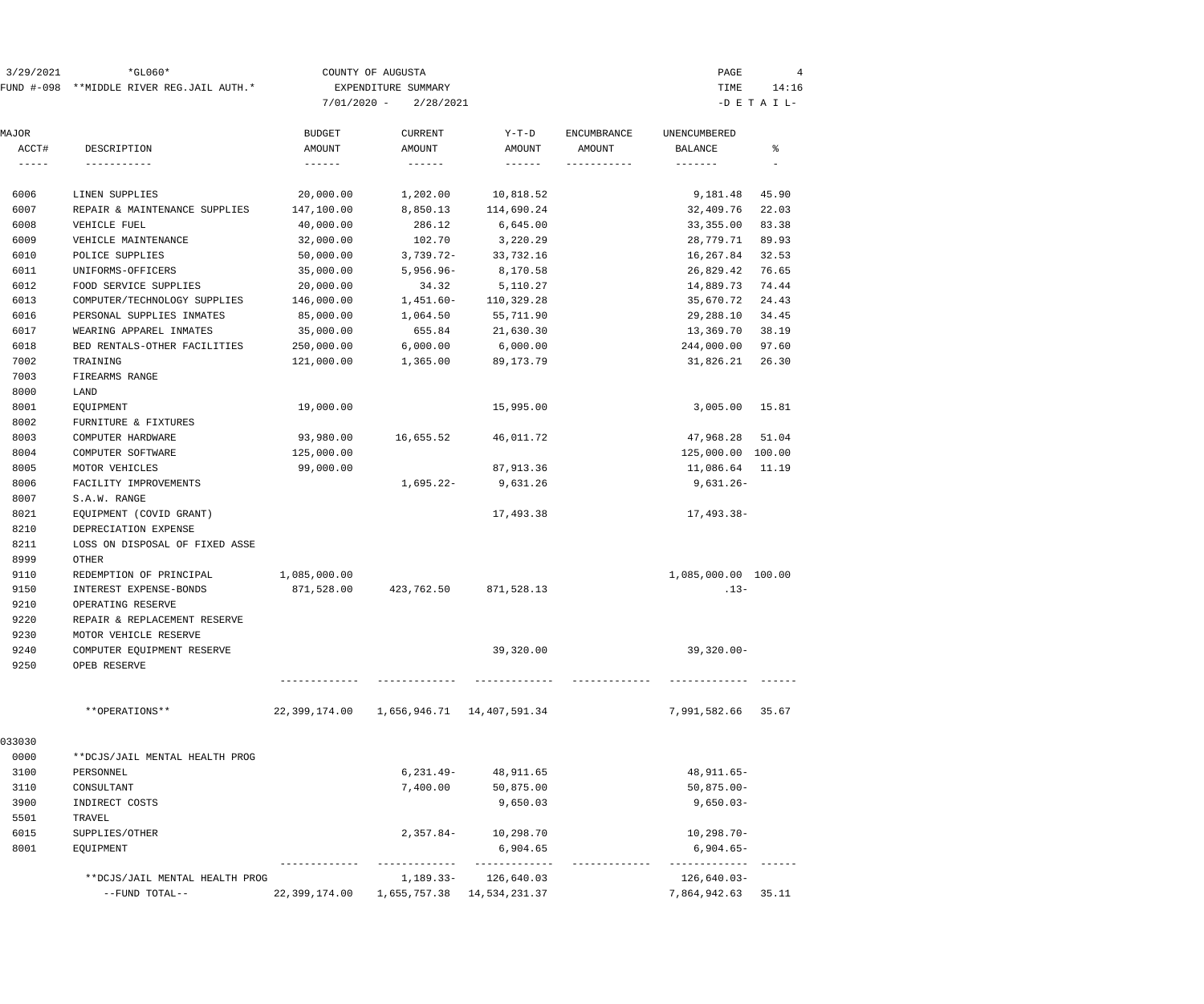| 3/29/2021<br>FUND #-098      | $*$ GL070A $*$<br>** MIDDLE RIVER REG.JAIL AUTH. **                  | COUNTY OF AUGUSTA<br>2/28/2021         | BALANCE SHEET                          |                      |                           | PAGE<br>1<br>14:16<br>TIME             |
|------------------------------|----------------------------------------------------------------------|----------------------------------------|----------------------------------------|----------------------|---------------------------|----------------------------------------|
| ACCOUNT<br>NUMBER<br>------- | ACCOUNT<br>DESCRIPTION<br>-----------                                | BEG. YR<br><b>BALANCE</b><br>--------- | PREVIOUS<br><b>BALANCE</b><br>-------- | DEBIT<br>$- - - - -$ | CREDIT<br>$- - - - - - -$ | ENDING<br><b>BALANCE</b>               |
|                              | ** MIDDLE RIVER REG.JAIL AUTH. **<br>$***$ CASH **                   |                                        |                                        |                      |                           |                                        |
| $100 - 0200$                 | OPERATING CASH                                                       | $231.80 -$                             | 59.09                                  |                      |                           | $1,648,937.80 - 1,648,878.71 -$        |
| $100 - 1204$<br>100-1305     | BANK OF AMERICA-LGIP<br>FIRST BANK-MRRJA                             | 107,657.12<br>5,784,197.45             | 107,793.23<br>9,406,314.94             | 793,615.21           |                           | 107,793.23<br>495,626.44- 9,704,303.71 |
| 100-1307                     | WELLS FARGO BOND ESCROW-MRRJA                                        |                                        |                                        |                      |                           |                                        |
| $100 - 1308$                 | US BANK DEBT RES 2014 BONDS-MRRJA                                    | 3,089,568.13                           | 2,547,665.77                           | 495,626.44           |                           | 423,762.50- 2,619,529.71               |
| 100-1399                     | AUDIT MARKET VALUE ADJ                                               |                                        |                                        |                      |                           |                                        |
| 100-1522                     | UNION FIRST MARKET-MM-MRRJ<br>$**CASH**$                             | 1,684,675.82                           | 1,687,475.99                           |                      |                           | 1,687,475.99                           |
|                              |                                                                      | 10,665,866.72                          | 13,749,309.02                          | 1,289,241.65         |                           | 2,568,326.74 - 12,470,223.93           |
|                              | **ACCOUNTS RECEIVABLE**                                              |                                        |                                        |                      |                           |                                        |
| $130 - 3100$                 | ACCOUNTS RECEIVABLE                                                  | 1,434,190.80                           | 53,919.28                              |                      |                           | 53,919.28                              |
| 130-3101                     | ACCOUNTS RECEIVABLE-REIMBURSEMENT                                    |                                        |                                        |                      |                           |                                        |
|                              | **ACCOUNTS RECEIVABLE**                                              | 1,434,190.80                           | 53,919.28                              |                      |                           | 53,919.28                              |
| 131-3120                     | **DUE FROM DOC**<br>DUE FROM DOC<br>**DUE FROM DOC**                 |                                        |                                        |                      |                           |                                        |
| 135-3100                     | **NET PENSION ASSET**<br>NET PENSION ASSET                           | 3,202,390.00                           | 3,202,390.00                           |                      |                           | $26,662.00 - 3,175,728.00$             |
|                              | **NET PENSION ASSET**                                                | 3,202,390.00                           | 3,202,390.00                           |                      |                           | 26,662.00- 3,175,728.00                |
|                              |                                                                      |                                        |                                        |                      |                           |                                        |
| 160-8270                     | **DEFERRED OUTFLOWS OF RESOURCES**<br>DEFERRED OUTFLOWS-PENSION PLAN | 883,164.00                             | 883,164.00                             | 1,328,045.00         |                           | 883, 164.00 - 1, 328, 045.00           |
| 160-8280                     | DEFERRED OUTFLOWS-GLI OPEB                                           | 131,350.69                             | 131,350.69                             | 154,516.51           | 37,350.69-                | 248,516.51                             |
| 160-8290                     | DEFERRED OUTFLOWS-HI OPEB                                            | 45,568.00                              | 45,568.00                              | 379,952.00           | 45,568.00-                | 379,952.00                             |
|                              | **DEFERRED OUTFLOWS OF RESOURCES**                                   | 1,060,082.69                           | 1,060,082.69                           | 1,862,513.51         |                           | 966,082.69- 1,956,513.51               |
| 190-2510                     | **FIXED ASSETS**<br>CONSTRUCTION IN PROGRESS                         |                                        |                                        |                      |                           |                                        |
| 190-3550                     | FIXED ASSETS-LAND                                                    | 612,500.00                             | 612,500.00                             |                      |                           | 612,500.00                             |
| 190-3551                     | FIXED ASSETS-BUILDING                                                | 45, 279, 812. 29                       | 45, 279, 812. 29                       |                      |                           | 45,279,812.29                          |
| 190-3552                     | FIXED ASSETS-EQUIPMENT                                               | 4,682,003.91                           | 4,682,003.91                           | 562,684.30           |                           | $768.70 - 5,243,919.51$                |
| 190-3559                     | ACCUMULATED DEPRECIATION                                             | $14,881,000.57-$                       | 14,881,000.57-                         |                      |                           | 1, 250, 899.07 - 16, 131, 899.64 -     |
|                              | **FIXED ASSETS**                                                     | 35,693,315.63                          | 35,693,315.63                          | 562,684.30           |                           | 1, 251, 667. 77 - 35, 004, 332. 16     |
|                              | TOTAL ASSETS                                                         | 52,055,845.84                          | 53,759,016.62                          | 3,714,439.46         |                           | 4,812,739.20 - 52,660,716.88           |
|                              | **ACCOUNTS PAYABLE**                                                 |                                        |                                        |                      |                           |                                        |
| $200 - 7100$                 | ACCOUNTS PAYABLE                                                     | 114,265.67-                            | 113,543.77-                            | 1,285,250.41         | $1,287,761.01 -$          | $116,054.37-$                          |
|                              | **ACCOUNTS PAYABLE**                                                 | 114,265.67-                            | 113,543.77-                            | 1,285,250.41         | 1,287,761.01-             | $116,054.37-$                          |
|                              | **ACCRUED LEAVE**                                                    |                                        |                                        |                      |                           |                                        |
| $201 - 6535$                 | ACCRUED LEAVE                                                        | 891,972.80-                            | 891,972.80-                            | 171,945.66           |                           | $720,027.14-$                          |
| $201 - 6536$                 | ACCRUED LEAVE-OPEB                                                   | $1,486,000.00-$                        | $1,486,000.00-$                        | 1,486,000.00         | $2,562,000.00-$           | $2,562,000.00-$                        |
| $201 - 6537$                 | NET GLI OPEB LIABILITY                                               | $520, 535.00 -$                        | $520, 535.00 -$                        | 535.00               | $62,858.00 -$             | 582,858.00-                            |
|                              | **ACCRUED LEAVE**                                                    | $2,898,507.80-$                        | $2,898,507.80 -$                       | 1,658,480.66         | $2,624,858.00-$           | $3,864,885.14-$                        |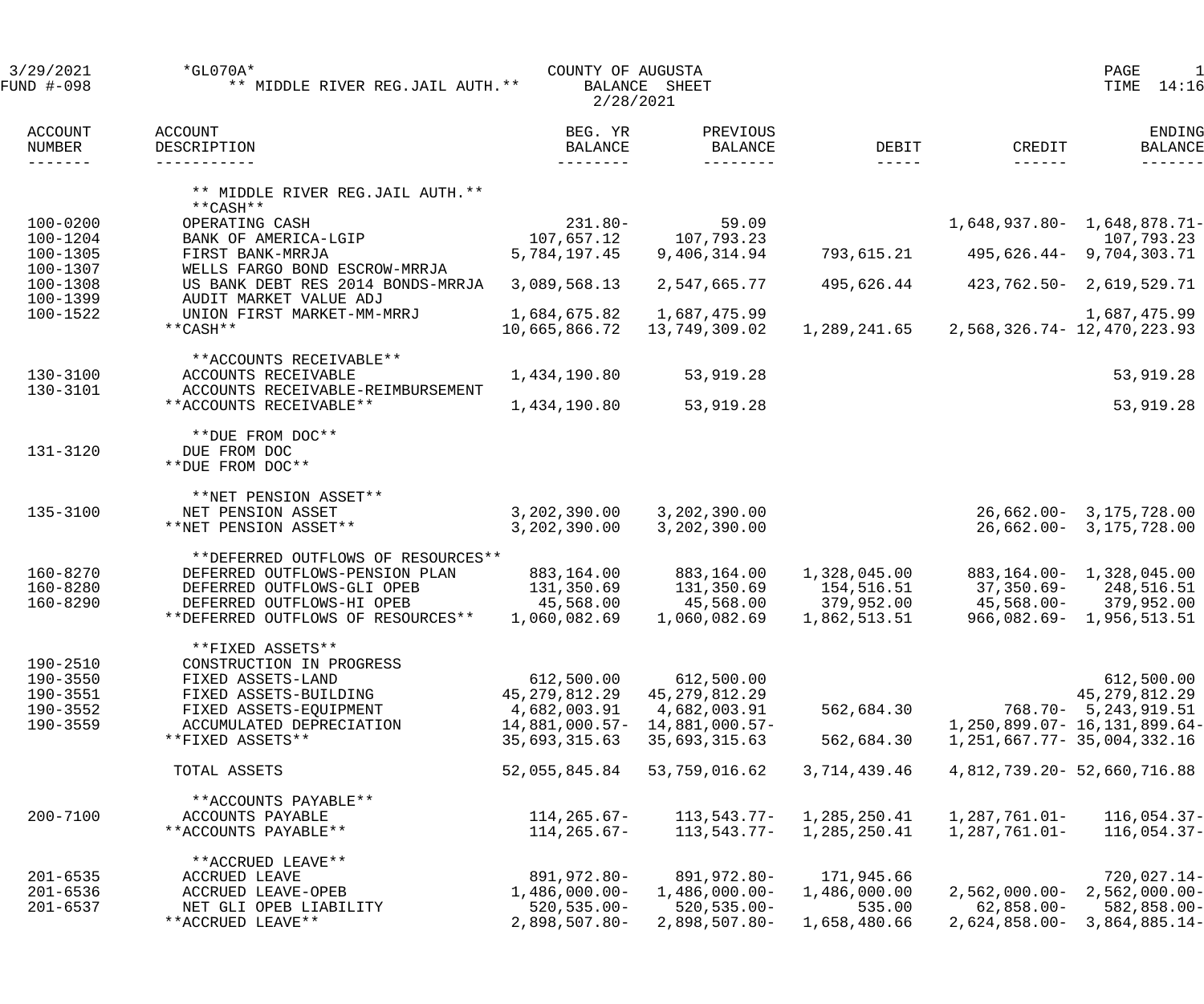| 3/29/2021<br>FUND #-098              | $*$ GL070A*<br>** MIDDLE RIVER REG.JAIL AUTH. **                   | COUNTY OF AUGUSTA<br>2/28/2021 | BALANCE SHEET                     |                        |                            | PAGE<br>2<br>14:16<br>TIME         |
|--------------------------------------|--------------------------------------------------------------------|--------------------------------|-----------------------------------|------------------------|----------------------------|------------------------------------|
| ACCOUNT<br>NUMBER<br>$- - - - - - -$ | ACCOUNT<br>DESCRIPTION<br>------------                             | BEG. YR<br>BALANCE             | PREVIOUS<br>BALANCE<br>--------   | DEBIT<br>$- - - - - -$ | CREDIT<br>$- - - - - - -$  | ENDING<br><b>BALANCE</b>           |
|                                      | **ACCRUED INTEREST**                                               |                                |                                   |                        |                            |                                    |
| $202 - 7300$                         | ACCRUED INTEREST<br>**ACCRUED INTEREST**                           | 233,256.15-<br>$233, 256.15 -$ | 233,256.15-<br>$233, 256.15 -$    | 13,043.55<br>13,043.55 |                            | $220, 212.60 -$<br>$220, 212.60 -$ |
| $210 - 8270$                         | **DEFERRED INFLOWS OF RESOURCES**<br>DEFERRED INFLOWS-PENSION PLAN | 1,078,819.00-                  | $1,078,819.00 -$                  |                        |                            | 8,371.00- 1,087,190.00-            |
| $210 - 8280$                         | DEFERRED INFLOWS-GLI OPEB                                          | 109,000.00-                    | $109,000.00-$                     |                        | $38,063.00 -$              | 147,063.00-                        |
| $210 - 8290$                         | DEFERRED INFLOWS-HI OPEB                                           |                                | $34,000.00 - 34,000.00 -$         | 34,000.00              |                            | $30,000.00 - 30,000.00 -$          |
|                                      | **DEFERRED INFLOWS OF RESOURCES**                                  | 1,221,819.00-                  | 1,221,819.00-                     | 34,000.00              |                            | 76,434.00- 1,264,253.00-           |
| $230 - 8200$                         | **EMPLOYEE FUND**<br>FUNDS HELD FOR EMPLOYEE FUND                  |                                |                                   | 314.65                 |                            |                                    |
|                                      | **EMPLOYEE FUND**                                                  | 10,760.21-<br>$10,760.21 -$    | $8,851.75-$<br>8,851.75-          | 314.65                 |                            | $8,537.10 -$<br>$8,537.10 -$       |
|                                      | **BOND PAYABLE**                                                   |                                |                                   |                        |                            |                                    |
| $250 - 6530$                         | BOND PAYABLE                                                       |                                | 19,065,000.00- 17,980,000.00-     |                        |                            | $17,980,000.00-$                   |
| $250 - 6531$                         | BOND PREMIUM                                                       |                                | 2,918,013.70-2,918,013.70-        | 208,429.55             |                            | 2,709,584.15-                      |
|                                      | **BOND PAYABLE**                                                   |                                | $21,983,013.70 - 20,898,013.70 -$ | 208,429.55             |                            | $20,689,584.15-$                   |
|                                      | TOTAL LIABILITIES                                                  |                                | $26,461,622.53 - 25,373,992.17 -$ | 3,199,518.82           |                            | 3,989,053.01 - 26,163,526.36 -     |
|                                      | **FUND BALANCE**                                                   |                                |                                   |                        |                            |                                    |
| $300 - 9900$                         | FUND BALANCE                                                       |                                | $25,594,223.31 - 25,594,223.31 -$ | 4,961,113.31           |                            | 4, 111, 143.87 - 24, 744, 253.87 - |
|                                      | **FUND BALANCE**                                                   |                                | $25,594,223.31 - 25,594,223.31 -$ | 4,961,113.31           |                            | 4, 111, 143.87 - 24, 744, 253.87 - |
|                                      | TOTAL PRIOR YR FUND BALANCE                                        |                                | $25,594,223.31 - 25,594,223.31 -$ | 4,961,113.31           |                            | 4, 111, 143.87 - 24, 744, 253.87 - |
|                                      | TOTAL REVENUE                                                      |                                | $15,669,275.13-$                  |                        |                            | 617,892.89- 16,287,168.02-         |
|                                      | TOTAL EXPENDITURE                                                  |                                | 12,878,473.99                     |                        | 1,655,757.38 14,534,231.37 |                                    |
|                                      | TOTAL CURRENT FUND BALANCE                                         |                                |                                   |                        |                            | 1,752,936.65-                      |
|                                      | TOTAL LIABILITIES AND FUND BALANCE                                 |                                | $53,759,016.62-$                  | 9,816,389.51           |                            | 8,718,089.77- 52,660,716.88-       |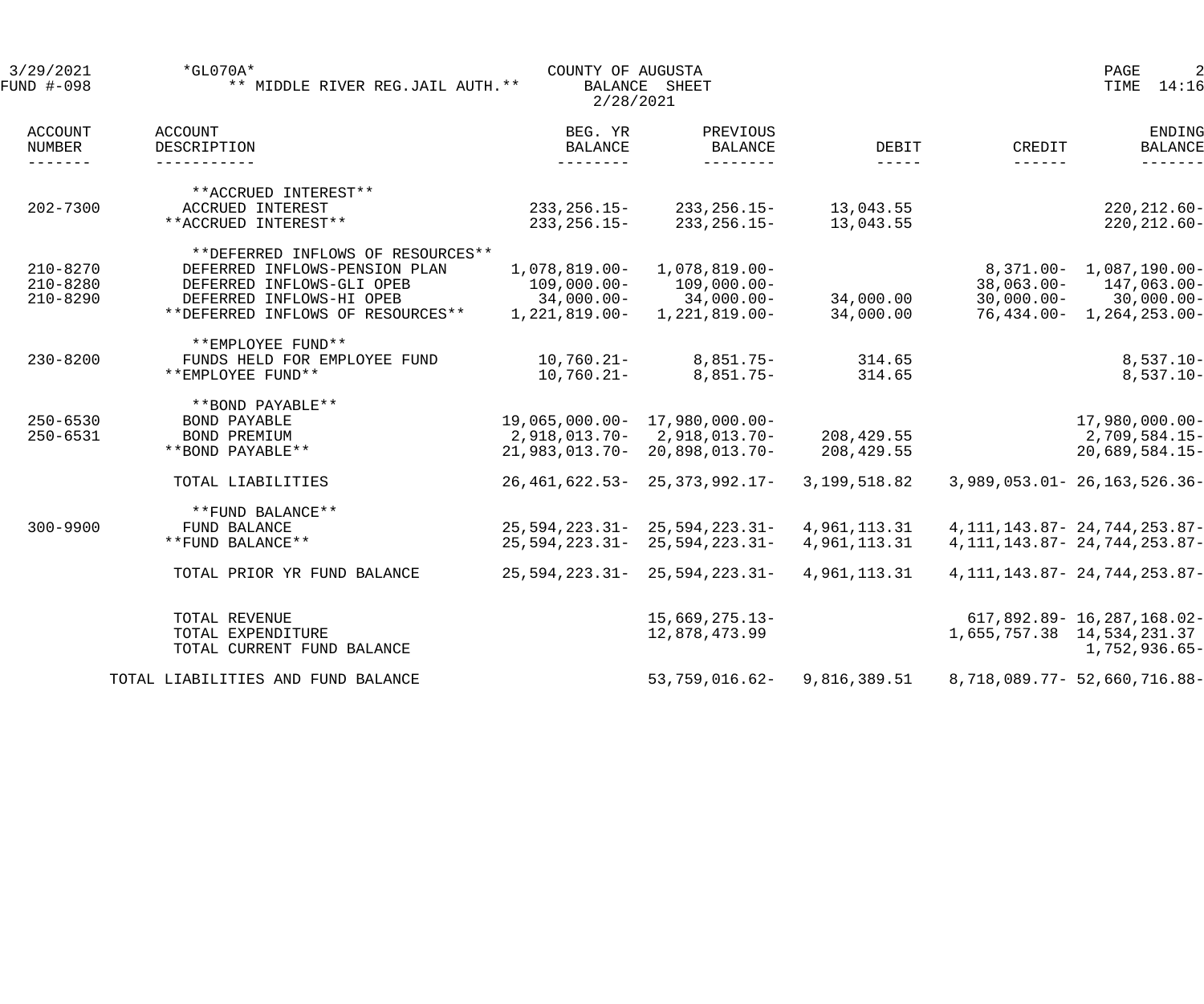| FY2022 PROPOSED BUDGET \$25,375,820<br>$ADP = 750$<br><b>5% PAY INCREASE COMPENSATION BOARD</b> |               | FY2020<br><b>ACTUALS</b> |            | FY 2021<br><b>APPROVED</b><br><b>BUDGET</b> | FY 2021<br><b>TOTAL</b><br><b>REVISED</b><br><b>BUDGET</b> | FY 2021<br><b>YTD ACTUALS</b><br>FEB 28 2021 |              |     | FY 2022<br><b>PROPOSED</b><br><b>BUDGET</b> | FY 2022<br>VS<br>FY 2021<br><b>ADOPTED</b> |
|-------------------------------------------------------------------------------------------------|---------------|--------------------------|------------|---------------------------------------------|------------------------------------------------------------|----------------------------------------------|--------------|-----|---------------------------------------------|--------------------------------------------|
|                                                                                                 |               |                          |            |                                             |                                                            |                                              |              |     |                                             |                                            |
| 4-98-33020- EXPENDITURES:<br><b>SALARIES &amp; BENEFITS</b>                                     |               |                          |            |                                             |                                                            |                                              |              |     |                                             |                                            |
| 1100 SALARIES & WAGES                                                                           |               | 7,576,340 \$             |            | $8,355,483$ \$                              | 8,969,416 \$                                               |                                              | 5,366,975 \$ |     | $9,185,405$ \$                              | 829,922                                    |
| 1200 OVERTIME                                                                                   | \$            | 336,808 \$               |            | $514,325$ \$                                | $514,325$ \$                                               |                                              | $399,276$ \$ |     | 555,765 \$                                  | 41,440                                     |
| 1300 PART TIME                                                                                  |               | 369,476                  | -\$        | 508,316 \$                                  | $508,316$ \$                                               |                                              | $215,024$ \$ |     | $502,500$ \$                                | (5,816)                                    |
| 1400 TDO TRANSPORT                                                                              | \$            | 89,546                   |            | $60,000$ \$                                 | $60,000$ \$                                                |                                              | 22,716 \$    |     | $60,000$ \$                                 |                                            |
| 2100 EMPLOYERS SHARE FICA-7.65%                                                                 | \$            | 635,633                  |            | 722,016 \$                                  | 768,501 \$                                                 |                                              | 447,398 \$   |     | 788,231 \$                                  | 66,215                                     |
| 2210 EMPLOYERS SHARE RETIREMENT- 12.08%                                                         |               | 924,935                  | -\$        | 1,009,342 \$                                | 1,052,967 \$                                               |                                              | 603,508 \$   |     | 1,109,597 \$                                | 100,255                                    |
| 2300 EMPLOYERS SHARE HEALTH INSURANCE- 0% INCREASE                                              | \$            | 2,328,406                | \$         | 1,842,478 \$                                | $1,842,478$ \$                                             |                                              | 1,105,066 \$ |     | 2,174,936 \$                                | 332,458                                    |
| 2400 EMPLOYER'S SHARE GROUP LIFE INSURANCE-1.34%                                                | \$            | 82,925                   | \$         | $111,963$ \$                                | $116,933$ \$                                               |                                              | 66,945 \$    |     | 123,084 \$                                  | 11,121                                     |
| 2500 EMPLOYERS SHARE LINE OF DUTY                                                               | \$            | 36,801                   | - \$       | $40,257$ \$                                 | $40,257$ \$                                                |                                              | $20,129$ \$  |     | $61,123$ \$                                 | 20,866                                     |
| 2600 EMPLOYERS SHARE-VRS HYBRID STD/LTD                                                         | -\$           | 4,815                    |            | 5,160                                       | $5,160$ \$                                                 |                                              | $3,757$ \$   |     | $5,650$ \$                                  | 490                                        |
| 2700 WORKERS COMP. INSURANCE 6.4% INCREASE                                                      | \$            | 111,230                  |            | 133,840 \$                                  | 133,840 \$                                                 |                                              | 72,014 \$    |     | 152,880 \$                                  | 19,040                                     |
| 2802 HEALTH SAVINGS ACCOUNTS                                                                    | \$            | 12,918                   | \$         | $14,000$ \$                                 | $14,000$ \$                                                |                                              | $7,625$ \$   |     | 14,000 \$                                   |                                            |
| 3103 OTHER BENEFITS + UNEMPLOYMENT CLAIMS                                                       |               | 24,712                   | \$         | 16,400                                      | $23,145$ \$                                                |                                              | 20,394       | -\$ | $35,000$ \$                                 | 18,600                                     |
| <b>TOTAL SALARIES &amp; BENEFITS: \$</b>                                                        |               | 12,534,545 \$            |            | 13,333,580 \$                               | 14,049,338 \$                                              |                                              | 8,350,827 \$ |     | 14,768,171 \$                               | 1,434,591                                  |
| <b>PURCHASED SERVICES</b>                                                                       |               |                          |            |                                             |                                                            |                                              |              |     |                                             |                                            |
| 3110 PROFESSIONAL HEALTH SERVICES                                                               | \$            | 1,337,796                | \$         | 1,688,293 \$                                | 1,688,293 \$                                               |                                              | $905,255$ \$ |     | 1,698,293 \$                                | 10,000                                     |
| 3112 PHYSICALS/IMMUNIZATIONS                                                                    | \$            |                          |            | $7,800$ \$                                  | $7,800$ \$                                                 |                                              |              |     | $7,800$ \$                                  |                                            |
| 3121 JAIL EDUCATION PROGRAM                                                                     | $\frac{1}{2}$ |                          |            |                                             |                                                            |                                              |              |     |                                             |                                            |
| 3124 PROFESSIONAL SERVICES                                                                      | \$            | 62,983                   |            | 83,000 \$                                   | 83,000 \$                                                  |                                              | 46,066       | -\$ | 89,000 \$                                   | 6,000                                      |
| 3310 REPAIRS & MAINTENANCE CONTRACTUAL                                                          | \$            | 250,572                  | \$         | 212,550                                     | \$<br>$212,550$ \$                                         |                                              | 126,300      | \$  | $256,950$ \$                                | 44,400                                     |
| 3320 MAINTENANCE SERVICE CONTRACTS                                                              | \$            | 35,901                   | \$         | $60,000$ \$                                 | $60,000$ \$                                                |                                              | $10,337$ \$  |     | $66,000$ \$                                 | 6,000                                      |
| 3321 TECHNOLOGY MAINTENANCE CONTRACTS                                                           | \$            | 206,622                  | -\$        | 225,000 \$                                  | $260,403$ \$                                               |                                              | 197,815 \$   |     | 328,641 \$                                  | 103,641                                    |
| 3322 PEST EXTERMINATION                                                                         | \$            | 1,827                    |            | 2,000                                       | $2,000$ \$                                                 |                                              | 525          |     | $2,000$ \$                                  |                                            |
| 3324 FOOD SERVICE CONTRACTED                                                                    | -\$           | 229,502                  |            | 1,250,000 \$                                | 1,250,000 \$                                               |                                              | 647,109 \$   |     | 1,222,941                                   | (27, 059)                                  |
| 3330 MAINTENANCE/REPAIR VEHICLES CONTRACTED                                                     | \$            | 13,080                   |            | $20,000$ \$                                 | 20,000 \$                                                  |                                              | $5,873$ \$   |     | 20,000 \$                                   |                                            |
| 3600 ADVERTISING                                                                                |               | 390                      |            | 2,000                                       | $2,000$ \$                                                 |                                              | 3,431        |     | 3,500                                       | 1,500                                      |
| 3900 INDIRECT COST TO FISCAL AGENT                                                              |               | 129,529 \$               |            | 133,491 \$                                  | 133,491 \$                                                 |                                              | $5,519$ \$   |     | 142,879 \$                                  | 9,388                                      |
| <b>TOTAL PURCHASED SERVICES: \$</b>                                                             |               | 2,268,202 \$             |            | $3,684,134$ \$                              | $3,719,537$ \$                                             |                                              | 1,948,230 \$ |     | 3,838,004 \$                                | 153,870                                    |
| UTILITIES / TRAVEL/ INSURANCE                                                                   |               |                          |            |                                             |                                                            |                                              |              |     |                                             |                                            |
| 5100 ELECTRIC SERVICES                                                                          | \$            | 365,793 \$               |            | 425,000 \$                                  | 425,000 \$                                                 |                                              | 210,897 \$   |     | $400,000$ \$                                | (25,000)                                   |
| 5102 HEATING SERVICES                                                                           | \$            | 87,440                   |            | 175,000 \$                                  | 175,000 \$                                                 |                                              | 44,153 \$    |     | $125,000$ \$                                | (50,000)                                   |
| 5103 WATER & SEWERAGE SERVICE                                                                   | \$            | 308,692                  |            | 400,000 \$                                  | 400,000 \$                                                 |                                              | 141,375 \$   |     | 350,000 \$                                  | (50,000)                                   |
| 5104 REFUSE COLLECTION                                                                          |               | $15,244$ \$              |            | $25,000$ \$                                 | 25,000 \$                                                  |                                              | 12,875 \$    |     | $25,000$ \$                                 |                                            |
| 5201 POSTAGE                                                                                    |               | 1,829                    | $\sqrt{5}$ | $3,000$ \$                                  | $3,000$ \$                                                 |                                              | $997 +$      |     | $3,000$ \$                                  |                                            |
| 5203 TELEPHONE                                                                                  | \$            | 43,065 \$                |            | 46,000 \$                                   | 46,000 \$                                                  |                                              | 29,052 \$    |     | 48,300 \$                                   | 2,300                                      |
| 5300 FACILITY INSURANCE                                                                         | \$            | $84,606$ \$              |            | 86,208 \$                                   | 86,208 \$                                                  |                                              | 86,208 \$    |     | $94,830$ \$                                 | 8,622                                      |
| 5305 VEHICLE INSURANCE                                                                          | \$            | 13,680 \$                |            | 13,680 \$                                   | 13,680 \$                                                  |                                              | $13,680$ \$  |     | 18,000 \$                                   | 4,320                                      |
| 5501 TRAVEL EXPENSES                                                                            | -\$           | 482 \$                   |            | 12,000 \$                                   | $12,000$ \$                                                |                                              |              |     | 12,000 \$                                   |                                            |
| 5801 DUES & SUBSCRIPTIONS                                                                       | \$            | $3,300$ \$               |            | $4,000$ \$                                  | $4,000$ \$                                                 |                                              | $250 +$      |     | $4,000$ \$                                  |                                            |
| TOTAL UTILITIES/TRAVEL & INSURANCE: \$                                                          |               | 924,131 \$               |            | $1,189,888$ \$                              | 1,189,888 \$                                               |                                              | 539,487 \$   |     | $1,080,130$ \$                              | (109, 758)                                 |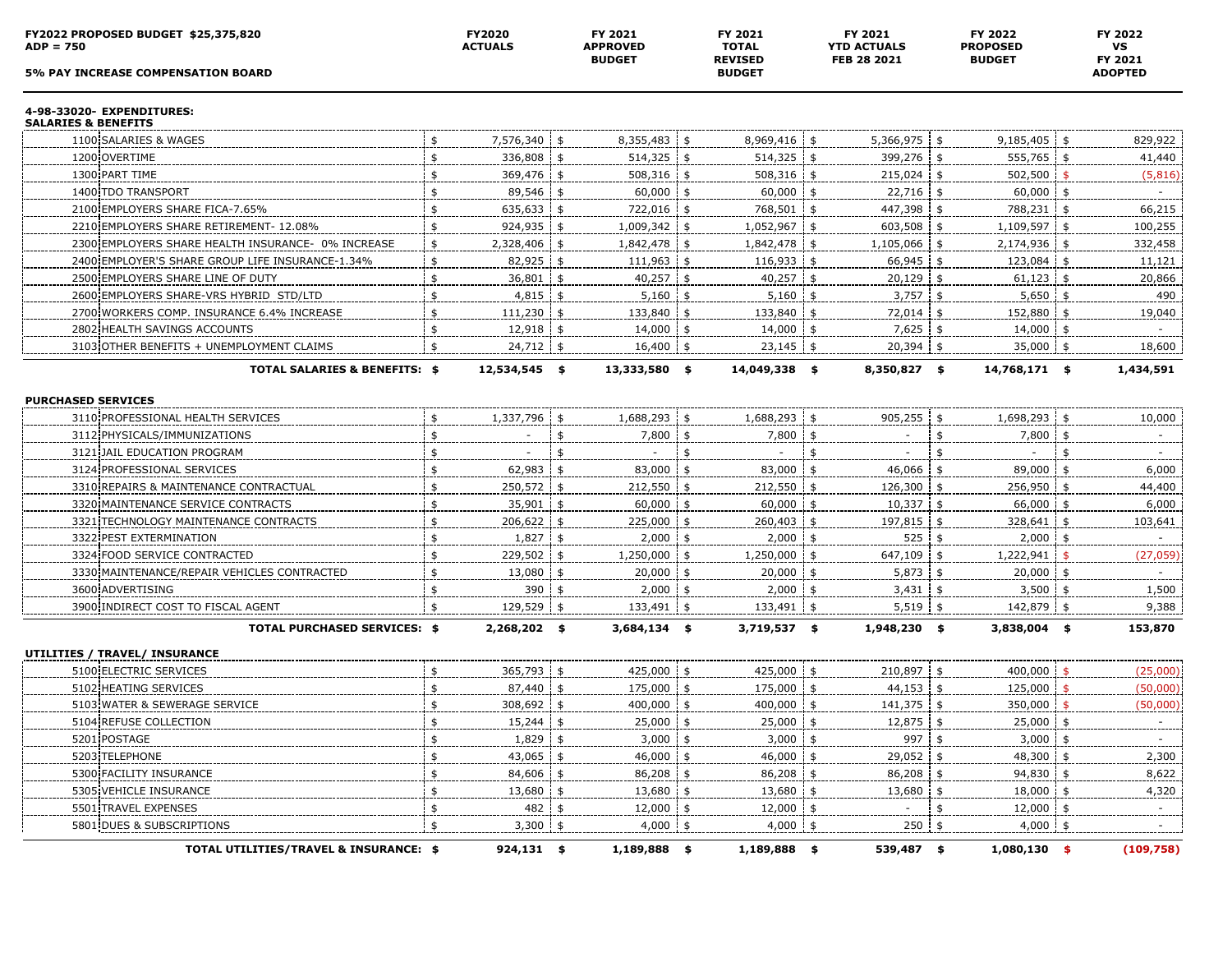|                                                                         | FY2020<br><b>ACTUALS</b> | FY 2021<br><b>APPROVED BUDGET</b> |      | FY 2021<br><b>TOTAL</b><br><b>REVISED</b><br><b>BUDGET</b> | FY 2021<br><b>YTD ACTUALS</b><br>FEB 28 2021 |               | FY 2022<br><b>PROPOSED</b><br><b>BUDGET</b> |               | FY 2022<br>VS<br>FY 2021<br><b>ADOPTED</b> |
|-------------------------------------------------------------------------|--------------------------|-----------------------------------|------|------------------------------------------------------------|----------------------------------------------|---------------|---------------------------------------------|---------------|--------------------------------------------|
| <b>MATERIALS &amp; SUPPLIES</b>                                         |                          |                                   |      |                                                            |                                              |               |                                             |               |                                            |
| 6001 OFFICE SUPPLIES                                                    | 33,350                   | 35,000                            |      | 35,000 \$                                                  | 15,468                                       | - \$          | 35,000 \$                                   |               |                                            |
| 6002 FOOD                                                               | \$<br>809,900 \$         |                                   |      |                                                            |                                              |               |                                             |               |                                            |
| 6003 PRESCRIPTION DRUGS                                                 | \$<br>606,570            | 706,965 \$                        |      | 706,965 \$                                                 | 249,085 \$                                   |               | $706,965$ \$                                |               |                                            |
| 6004 MEDICAL SUPPLIES                                                   | \$<br>82,997 \$          | 85,000 \$                         |      | 120,287 \$                                                 | 76,222 \$                                    |               | 85,000 \$                                   |               |                                            |
| 6005 LAUNDRY, HOUSEKEEPING & JANITORIAL SUPPLIES                        | \$<br>102,150            | 90,000                            | \$   | 146,687 \$                                                 | 94,527 \$                                    |               | $90,000$ \$                                 |               |                                            |
| 6006 LINEN SUPPLIES                                                     | \$<br>5,984              | 20,000                            | \$   | $20,000$ \$                                                | 9,021                                        | \$            | $20,000$ \$                                 |               |                                            |
| 6007 REPAIR & MAINTENANCE SUPPLIES                                      | \$<br>142,740            | 147,100 \$                        |      | 147,100 \$                                                 | $110,613$ \$                                 |               | 167,100 \$                                  |               | 20,000                                     |
| 6008 MOTOR VEHICLE FUEL                                                 | 23,601                   | 40,000                            |      | $40,111$ \$                                                | 5,087                                        |               | 40,000                                      |               |                                            |
| 6009 TRANSPORTATION VEHICLES REPAIRS                                    | \$<br>4,318              | 32,000                            |      | $32,000$ \$                                                | 2,665                                        |               | 32,000 \$                                   |               |                                            |
| 6010 POLICE SUPPLIES                                                    | \$<br>24,426             | 50,000                            |      | $50,000$ \$                                                | 29,892                                       | - \$          | $50,000$ \$                                 |               |                                            |
| 6011 UNIFORMS - STAFF                                                   | \$<br>28,434             | \$<br>$35,000$ \$                 |      | $35,000$ \$                                                | $8,911$ \$                                   |               | $35,000$ \$                                 |               |                                            |
| 6012 FOOD SERVICE SUPPLIES                                              | \$<br>9,101              | 20,000                            | \$   | $20,000$ \$                                                | 5,075                                        | 5             | $20,000$ \$                                 |               |                                            |
| 6013 COMPUTER/TECHNOLOGY SUPPLIES                                       | \$<br>71,354             | 146,000                           | - \$ | 146,000 \$                                                 | 108,687                                      | \$            | 151,400 \$                                  |               | 5,400                                      |
| 6016 PERSONAL SUPPLIES INMATES                                          | \$<br>48,933             | 85,000                            |      | 85,000 \$                                                  | $65,617$ \$                                  |               | $85,000$ \$                                 |               |                                            |
| 6017 WEARING APPAREL INMATES                                            | \$<br>15,624             | $35,000$ \$                       |      | $35,000$ \$                                                | 8,745                                        | - \$          | 35,000 \$                                   |               |                                            |
| 6018 MRRJ BED RENTAL-OTHER FACILITIES                                   |                          | 250,000 \$                        |      | $250,000$ \$                                               |                                              | \$            | 1,000,000 \$                                |               | 750,000                                    |
| <b>TOTAL MATERIALS &amp; SUPPLIES: \$</b><br><b>REGIONAL OPERATIONS</b> | 2,009,481 \$             | $1,777,065$ \$                    |      | 1,869,150 \$                                               | 789,615 \$                                   |               | 2,552,465 \$                                |               | 775,400                                    |
| 7002 TRAINING                                                           | 95,149                   | 121,000                           | \$   | 121,000                                                    | 87,916                                       | -\$           | 169,247 \$                                  |               | 48,247                                     |
| 7003 FIREARMS RANGE                                                     | \$<br>$10,000$ \$        |                                   | \$   |                                                            | \$                                           | \$            | $2,000$ \$                                  |               | 2,000                                      |
| <b>TOTAL REGIONAL OPERATIONS: \$</b><br><b>CAPITAL OUTLAY</b>           | $105,149$ \$             | $121,000$ \$                      |      | $121,000$ \$                                               | 87,916 \$                                    |               | $171,247$ \$                                |               | 50,247                                     |
| 8001 EQUIPMENT                                                          | \$<br>$3,714$ \$         | 19,000 \$                         |      | 37,000 \$                                                  | $15,995$ \$                                  |               |                                             |               | (19,000)                                   |
| 8002 FURNITURE & FIXTURES                                               | \$                       |                                   | \$   |                                                            | \$                                           | \$            |                                             | \$            |                                            |
| 8004 COMPUTER SOFTWARE                                                  | \$                       | 125,000                           | \$   | 125,000 \$                                                 |                                              | \$            |                                             |               | (125,000)                                  |
| 8003 COMPUTER EQUIPMENT                                                 | \$<br>7,338              | 93,980 \$                         |      | 109,980 \$                                                 | 29,435                                       | -\$           | $221,000$ \$                                |               | 127,020                                    |
| 8005 MOTOR VEHICLES (NEW)                                               | \$                       | 99,000 \$                         |      | 138,320 \$                                                 | 68,285 \$                                    |               |                                             |               | (99,000)                                   |
| 8006 FACILITY IMPROVEMENTS                                              | \$<br>127,112            |                                   | \$   | 30,000 \$                                                  | $9,631$ \$                                   |               | 503,000 \$                                  |               | 503,000                                    |
| 8210 DEPRECIATION EXPENSE                                               | \$<br>1,250,899          |                                   | \$   |                                                            | \$                                           | $\frac{4}{5}$ |                                             |               |                                            |
| <b>TOTAL CAPITAL OUTLAY: \$</b><br><b>DEBT AND RESERVES</b>             | 1,389,063 \$             | $336,980$ \$                      |      | 440,300 \$                                                 | $123,346$ \$                                 |               | 724,000 \$                                  |               | 387,020                                    |
| 9110 REDEMPTION OF PRINCIPAL                                            | \$                       | 1,085,000 \$                      |      | 1,085,000 \$                                               |                                              | \$            | $1,135,000$ \$                              |               | 50,000                                     |
| 9150 INTEREST                                                           | \$<br>700,580            | 871,528 \$                        |      | $871,528$ \$                                               |                                              | \$            | $818,441$ \$                                |               | (53,087)                                   |
| 9210 OPERATING RESERVE                                                  | \$                       |                                   | \$   |                                                            | \$<br>$\qquad \qquad -$                      | \$            |                                             | $\frac{4}{5}$ |                                            |
| 9220 REPAIR & REPLACE RESERVE                                           | \$<br>1,918              |                                   | \$   |                                                            | \$                                           | \$            |                                             |               |                                            |
| 9230 MOTOR VEHICLE RESERVE                                              | \$                       |                                   | \$   |                                                            |                                              | \$            |                                             |               |                                            |
| 9240 COMPUTER EQUIP. RESERVE                                            |                          |                                   |      |                                                            | 39,320 \$<br>\$                              |               |                                             |               |                                            |
| 9250 OPEB RESERVE                                                       |                          |                                   |      |                                                            |                                              | \$            |                                             |               |                                            |
| TOTAL DEBT AND RESERVES \$<br><b>GRANTS</b>                             | 702,498 \$               | $1,956,528$ \$                    |      | $1,956,528$ \$                                             | 39,320 \$                                    |               | $1,953,441$ \$                              |               | (3,087)                                    |
| DCJS COVID19 EQUIPMENT GRANT! \$                                        |                          |                                   |      | 15,872 \$                                                  | 17,493 \$                                    |               |                                             |               |                                            |
| MENTAL HEALTH GRANT \$                                                  | $251,939$ \$             |                                   | \$   | $288,362$ \$                                               | $99,645$ \$                                  |               | $288,362$ \$                                |               | 288,362                                    |
| <b>TOTAL GRANTS: \$</b>                                                 | 251,939 \$               |                                   | \$   | $304,234$ \$                                               | $117,138$ \$                                 |               | 288,362 \$                                  |               | 288,362                                    |
| <b>TOTAL EXPENDITURES \$</b>                                            | 20,185,008 \$            | 22,399,175 \$                     |      | 23,649,976 \$                                              | 11,995,879 \$                                |               | 25,375,820 \$                               |               | 2,976,645                                  |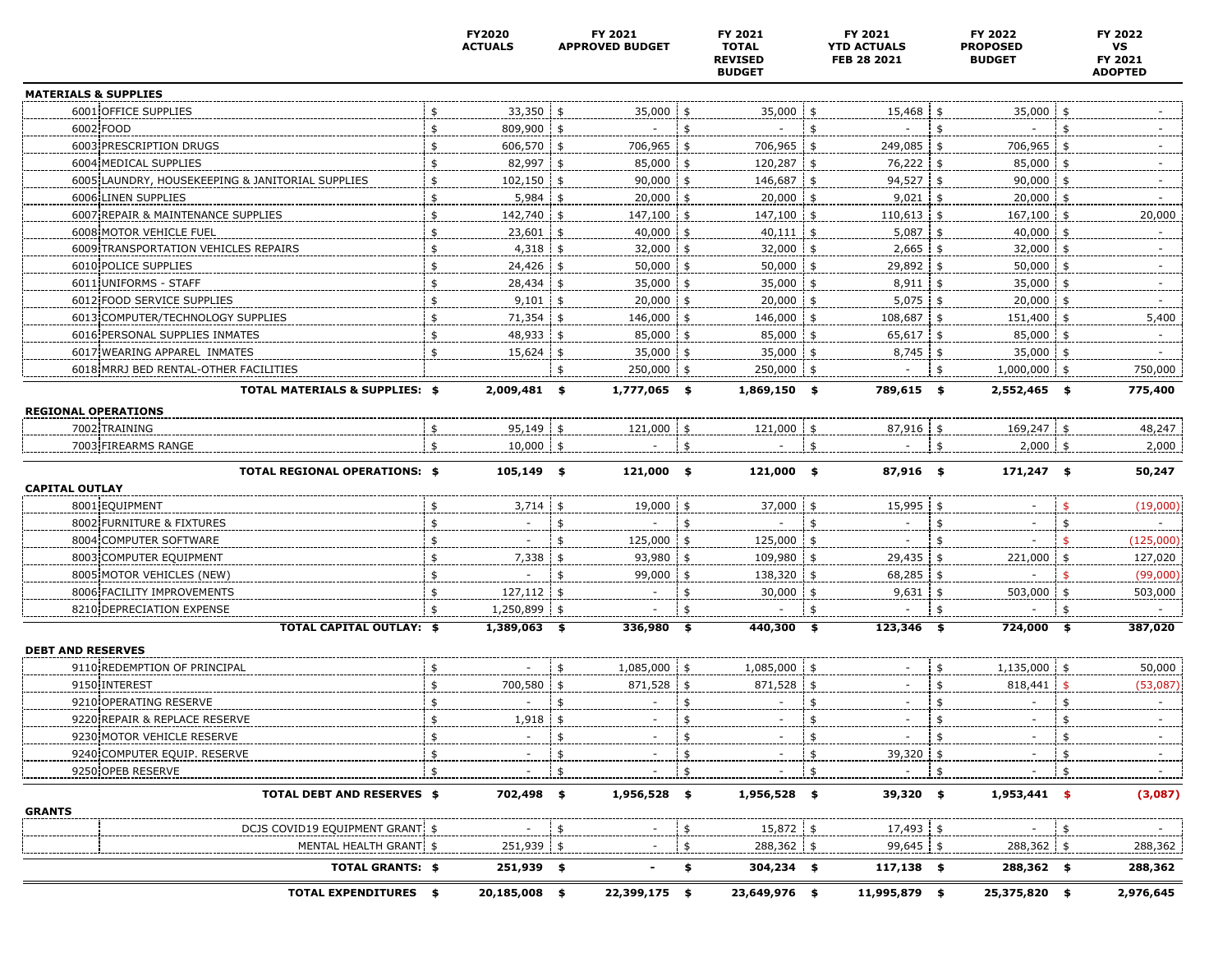| $3 - 98$   | <b>REVENUES:</b>                      | FY 2020<br><b>ACTUALS</b> | FY 2021<br><b>APPROVED BUDGET</b> |      | FY 2021<br><b>TOTAL</b><br><b>REVISED</b><br><b>BUDGET</b> | FY 2021<br><b>YTD ACTUALS</b><br>FEB 28 2021 | FY 2022<br><b>PROPOSED</b><br><b>BUDGET</b> |     | FY 2022<br><b>VS</b><br>FY 2021<br><b>ADOPTED</b> |
|------------|---------------------------------------|---------------------------|-----------------------------------|------|------------------------------------------------------------|----------------------------------------------|---------------------------------------------|-----|---------------------------------------------------|
| 15010-0001 | <b>INTEREST INCOME</b>                | 141,360 \$                | 125,000                           |      | 125,000 \$                                                 | $26,836$ \$                                  | 50,000                                      |     | (75,000)                                          |
| 15020-0007 | SALE OF SALVAGE & SURPLUS             |                           |                                   |      |                                                            | $35,522$ \$                                  |                                             |     |                                                   |
| 16050-0001 | <b>EMPLOYEE MEALS</b>                 | \$<br>3,268               | 4,000                             |      | 4,000                                                      |                                              | \$                                          |     | (4,000)                                           |
| 16050-0002 | INMATE PHONE SYSTEM                   | \$                        | 425,000                           |      | 425,000 \$                                                 | 250,000 \$                                   | $425,000$ \$                                |     |                                                   |
| 16050-0003 | INMATE MEDICAL CO-PAY                 | \$<br>85,457              | 66,000                            |      | 66,000                                                     | $41,726$ \$                                  | 75,000                                      |     | 9,000                                             |
| 16050-0004 | HOME ELECTRONIC MONITORING            | \$<br>$2,967$ \$          |                                   |      |                                                            |                                              |                                             |     |                                                   |
| 16050-0005 | <b>WORK RELEASE</b>                   | \$<br>311,686 \$          | 525,000                           | - \$ | 525,000 \$                                                 | $166,823$ \$                                 | 350,000                                     |     | (175,000)                                         |
| 16050-0006 | INMATE KEEP FEES- \$3.00/DAY          | \$<br>237,456             | 230,000                           |      | 230,000 \$                                                 | 236,460                                      | 275,000                                     | -\$ | 45,000                                            |
| 16050-0099 | <b>MISC REVENUE</b>                   | \$<br>239,787             | 99,412                            |      | 99,412                                                     | 1,839                                        |                                             |     | (99, 412)                                         |
| 19020-0001 | BED RENTALS-STATE & FEDERAL           | \$                        |                                   |      |                                                            |                                              |                                             |     |                                                   |
| 19020-0002 | <b>LOCAL BED RENTALS</b>              | \$<br>$450 +$             |                                   |      |                                                            |                                              |                                             |     |                                                   |
| 19020-0003 | LOCALITY CONTRIBUTIONS                | \$<br>10,703,848 \$       | 11,908,817 \$                     |      | 12,498,283 \$                                              | $9,521,079$ \$                               | 13,601,436 \$                               |     | 1,692,619                                         |
| 19020-0004 | LOCAL WORK FORCE                      | \$                        |                                   |      |                                                            |                                              |                                             |     |                                                   |
| 19020-0011 | RECOVERED COSTS-COMMISSARY FUNDS      | \$<br>$216,635$ \$        | 317,165                           | - \$ | $317,165$ \$                                               | 189,781 \$                                   | 333,900                                     |     | 16,735                                            |
| 19020-0012 | RECOVERED COSTS-OPERATIONS            | \$<br>180,467             | $47,296$ \$                       |      | 74,976 \$                                                  | 50,287                                       | 10,000                                      |     | (37, 296)                                         |
| 19020-0013 | RECOVERED COSTS-MEDICAL               | \$<br>162,349             | 35,000                            |      | 35,000 \$                                                  | 104,595 \$                                   | $50,000$ \$                                 |     | 15,000                                            |
| 19020-0014 | RECOVERED COSTS-STATE/FEDERAL         | \$                        |                                   |      |                                                            |                                              |                                             |     |                                                   |
| 23020-0002 | COMPENSATION BOARD SALARIES & FRINGE  | \$<br>$6,002,320$ \$      | $6,193,415$ \$                    |      | $6,522,835$ \$                                             | $3,751,578$ \$                               | 7,293,232 \$                                |     | 1,099,817                                         |
| 23020-0003 | COMPENSATION BOARD PER DIEM           | \$<br>$2,109,120$ \$      | 2,056,500 \$                      |      | $2,056,500$ \$                                             | $1,305,600$ \$                               | 1,837,500                                   |     | (219,000)                                         |
| 24050-0006 | DEPT BEHAVIORAL HEALTH-TDO            | \$<br>$96,705$ \$         | 64,590                            |      | 64,590 \$                                                  | 7,856                                        | 64,590                                      |     |                                                   |
| 24050-0010 | MENTAL HEALTH PROGRAM GRANT           | 259,120                   |                                   |      | 288,362 \$                                                 | 79,634                                       | 288,362                                     |     | 288,362                                           |
|            | DCJS-COVID19 EQUIPMENT GRANT          | \$                        |                                   |      | 15,872 \$                                                  |                                              |                                             |     |                                                   |
|            | RESERVE FUNDS: TECHNOLOGY             | \$                        | 93,980                            |      | 93,980 \$                                                  |                                              | 218,800                                     |     | 124,820                                           |
|            | RESERVE FUNDS: VEHICLES- USE RESERVES | \$                        | 64,000                            |      | $64,000$ \$                                                |                                              |                                             |     | (64,000)                                          |
|            | RESERVE FUNDS: CAPITAL EQUIPMENT      | \$                        | 144,000 \$                        |      | 144,000 \$                                                 |                                              | 503,000 \$                                  |     | 359,000                                           |
|            | <b>TOTAL REVENUES: \$</b>             | 20,752,996 \$             | 22,399,175 \$                     |      | 23,649,975 \$                                              | 15,769,616 \$                                | 25,375,820 \$                               |     | 2,976,645                                         |
|            | <b>TOTAL EXPENDITURES: \$</b>         | 20,185,008 \$             | 22,399,175 \$                     |      | 23,649,976 \$                                              | 11,995,879 \$                                | 25,375,820                                  |     | 13.3%                                             |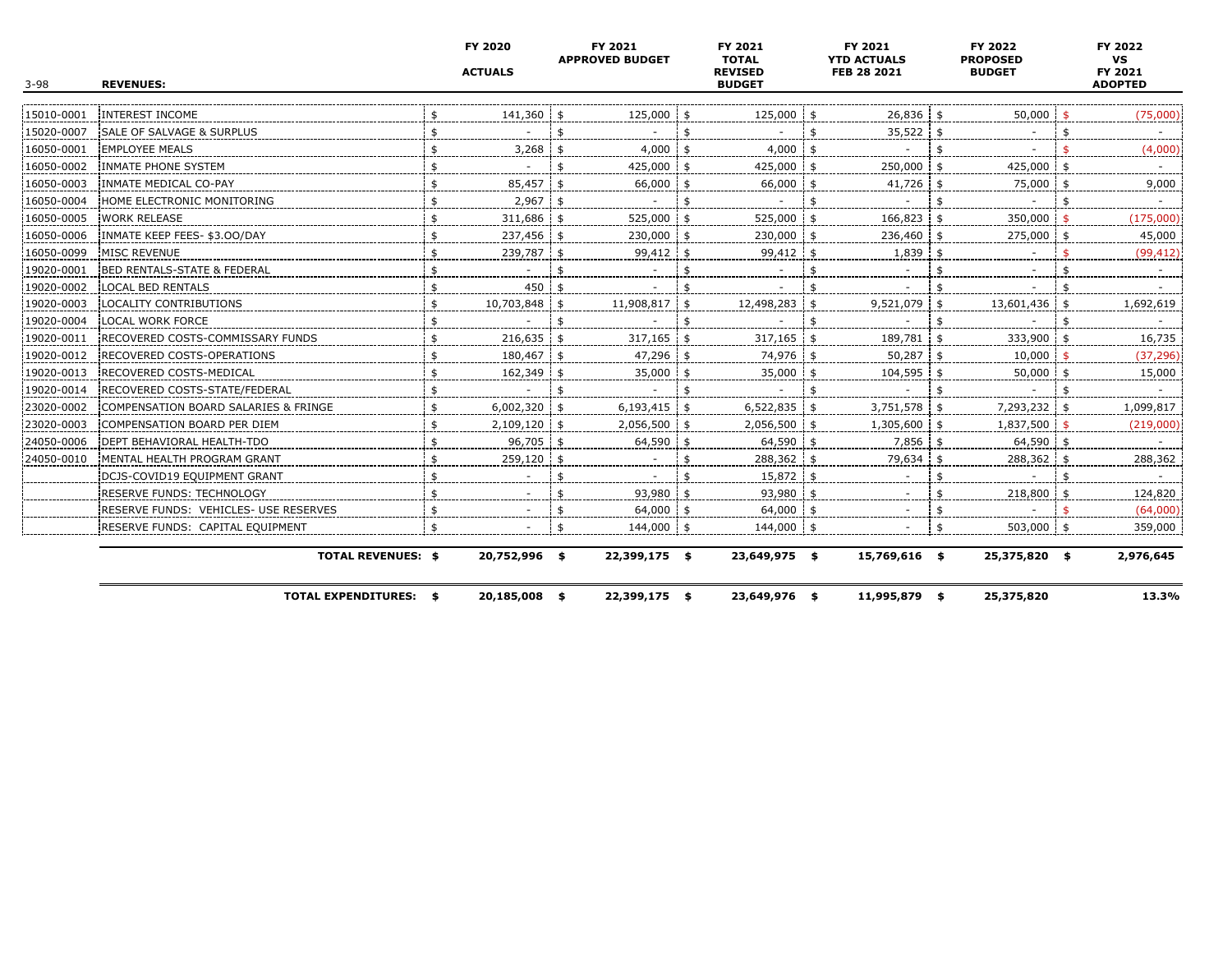|                                |                                      |                                            | <b>PERCENTAGE SHARE OF LOCALITY CONTRIBUTIONS FY 2022</b> |                                      |    |                   |    |                                                            |
|--------------------------------|--------------------------------------|--------------------------------------------|-----------------------------------------------------------|--------------------------------------|----|-------------------|----|------------------------------------------------------------|
|                                | <b>FY2021 % COST</b><br><b>SHARE</b> | <b>FY2021 ADOPTED</b><br><b>ALLOCATION</b> | <b>FY2021 REVISEDI</b><br><b>TOTAL ALLOCATION</b>         | <b>FY2022 % COST</b><br><b>SHARE</b> |    |                   |    | <b>FY2022 INCREASE</b><br>FY2022 TOTALS VS. FY2021 ADOPTED |
|                                |                                      |                                            |                                                           |                                      | Ŝ  | 13,601,436.00     |    |                                                            |
| <b>AUGUSTA</b>                 | 34.031%                              | $4,052,737$   \$                           | 4,253,341                                                 | 34.0%                                | \$ | $4,624,488.24$ \$ |    | 571,751.24                                                 |
| <b>STAUNTON</b>                | 19.999%                              | $2,381,692$   \$                           | 2,499,582                                                 | 20.2%                                | \$ | 2,747,490.07      | S. | 365,798.07                                                 |
| <b>WAYNESBORO</b>              | 15.986%                              | $1,903,720$ \$                             | 1,997,951                                                 | 15.0%                                | \$ | $2,040,215.40$ \$ |    | 136,495.40                                                 |
| <b>HIGHLAND</b>                | 0.362%                               | $43,110$ \$                                | 45,244                                                    | 0.3%                                 | S  | $40,804.31$ \$    |    | (2,305.69)                                                 |
| <b>ROCKINGHAM/HARRISONBURG</b> | 29.621%                              | $3,527,558$ \$                             | 3,702,166                                                 | 30.5%                                | \$ | $4,148,437.98$ \$ |    | 620,879.98                                                 |
|                                |                                      | $11,908,817$ \$                            | 12,498,283                                                | 100.00%                              | \$ | 13,601,436.00     | S. | 1,692,619.00                                               |

| <b>IFY2022 BUDGET % ALLOCATION:</b>  | <b>STAUNTON</b> | <b>WAYNESBOROL</b> | <b>AUGUSTA</b> | <b>HIGHLAND</b> | <b>ROCKINGHAM /</b><br><b>HARRISONBURG</b> | <b>YEAR TOTALS</b> |
|--------------------------------------|-----------------|--------------------|----------------|-----------------|--------------------------------------------|--------------------|
| <b>INMATE DAYS BY CALENDAR YEAR:</b> |                 |                    |                |                 |                                            |                    |
| 2018                                 | 61,201          | 51,039             | 106,646        | 928             | 84,598                                     | 304,412            |
| 2019                                 | 63,734          | 48,581             | 100,787        | 1,013           | 105,952                                    | 320,067            |
| 2020                                 | 62,704          | 39,751             | 107,806        | 865             | 91,898                                     | 303,024            |
| <b>TOTAL PER LOCALITY</b>            | 187,639         | 139,371            | 315,239        | 2,806           | 282,448                                    | 927,503            |
|                                      |                 |                    |                |                 |                                            |                    |
| FY2022 %                             | 20.2%           | 15.0%              | 34.0%          | 0.3%            | 30.5%                                      | 100.0%             |

| <b>FY2022 BUDGET</b>              | <b>INCREASE</b><br><b>DECREASE:</b> |
|-----------------------------------|-------------------------------------|
| <b>SALARIES &amp; BENEFITS</b>    | 1,434,591                           |
| <b>PURCHASED SERVICES</b>         | 153,870                             |
| <b>UTILITIES &amp; INSURANCES</b> | (109, 758)                          |
| <b>MATERIALS &amp; SUPPLIES</b>   | 775,400                             |
| <b>REGIONAL OPERATIONS</b>        | 50,247                              |
| <b>CAPITAL OUTLAY</b>             | \$<br>387,020                       |
| <b>DEBT</b>                       | (3,087)                             |
| <b>GRANTS</b>                     | 288,362                             |
| <b>TOTAL INCREASE</b>             | 2,976,645                           |

| <b>CAPITAL ASSETS FUNDED BY RESERVES:</b>       |              |
|-------------------------------------------------|--------------|
| <b>CEILING REPLACEMENTS</b>                     | 260,000      |
| <b>TECHNOLOGY INFRASTRUCTURE UPGRADE</b>        | 218,800      |
| <b>HVAC UNIT-CONTROL ROOM MINI SPLIT SYSTEM</b> | 40,000       |
| <b>ILC CORE LIGHTING PANELS</b>                 | \$<br>80,000 |
| <b>HVAC FRONT END CONTROLS</b>                  | \$<br>33,000 |
| <b>HVAC-I-WAVE AIR PURIFIERS</b>                | \$<br>65,000 |
| <b>CONTROL ROOM UPGRADE/RETROFITS</b>           | 25,000       |
| <b>RESERVE FUNDS</b>                            | 721,800      |

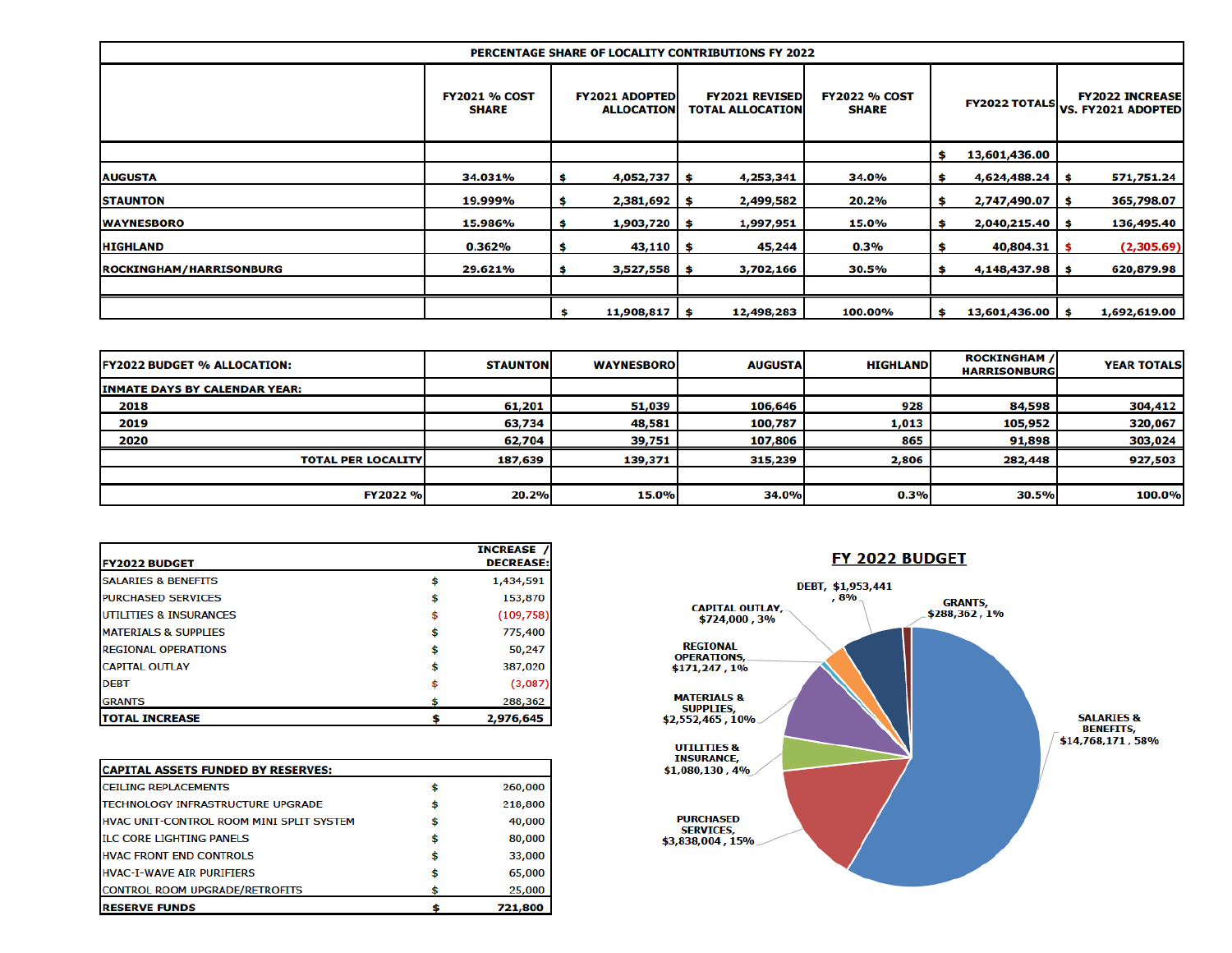#### **INCREASE / DECREASE**

#### \$ 1,434,591 SALARIES & BENEFITS

Compensation Board- 23 Emergency Pos tions awarded during FY2021, not included in the Adopted FY2021 Budget

New positions requested in FY2022 effective January 1, 2022: (2) Nurses, (1) Deputy Superintendent, (1) Accounting Technician, (1) Technology Administrator Compensation Board - 5% Pay Increase effective July 1, 2021

#### \$ 153,870 PURCHASED SERVICES

|                    | Facility maintenance contracted serv ces               | \$             | 50,400    |
|--------------------|--------------------------------------------------------|----------------|-----------|
|                    | ADA Compliance Interpreter services                    | \$             | 10,000    |
|                    | Technology Contracted Services/ Licenses               | \$             | 79,641    |
|                    | HEI Inmate Bracelets- increase in inmates in program   | \$             | 24,000    |
|                    | <b>Professional Services</b>                           | \$             | 6,000     |
|                    | Food Service                                           | \$             | (27, 059) |
|                    | Indirect Cost to Fiscal Agent                          | \$             | 9,388     |
|                    | Advertising-hiring campaign                            | \$             | 1,500     |
|                    |                                                        |                |           |
|                    | (109,758) UTILITIES & INSURANCES                       |                |           |
|                    | Utility cost decrease based on histor cal expenditures | \$             | (125,000) |
|                    | Insurance premiums increase                            | \$             | 15,242    |
|                    | 775,400 MATERIALS & SUPPLIES                           |                |           |
|                    | Bed Rental Increase - 50 inmates - 12 months           | \$             | 750,000   |
|                    | Maintenance supplies increase                          | \$             | 20,000    |
|                    | New computers                                          | \$             | 5,400     |
|                    |                                                        |                |           |
| \$<br>50,247       | REGIONAL OPERATIONS                                    |                |           |
|                    | Academy Fees & Training Program                        | \$             | 50,247    |
| \$<br>387,020      | CAPITAL OUTLAY                                         |                |           |
|                    | Net Increase = $$387,020$                              |                |           |
|                    | FY 2022 Capital Outlay/Projects include:               |                |           |
|                    | Ceiling replacements                                   | \$             | 260,000   |
|                    | Technology Infrastructure Upgrade                      |                | 155,000   |
|                    | Lighting Panel replacements                            |                | 80,000    |
|                    | Camera Replacements                                    |                | 66,000    |
|                    | HVAC Un ts replacement - Control Room                  |                | 40,000    |
|                    | <b>HVAC Control Systems Upgrade</b>                    | \$\$\$\$\$\$\$ | 33,000    |
|                    | I-Wave air purifiers for air handler un ts             |                | 65,000    |
|                    | Control Rooms upgrade/retrofit                         |                | 25,000    |
|                    | <b>Total Capital</b>                                   | \$             | 724,000   |
| \$<br>(3,087) DEBT |                                                        |                |           |
|                    |                                                        |                |           |

Amortized reduction in principal and interest

#### \$ 288,362 GRANTS

Mental Health Grant

\$ 2,976,645 TOTAL INCREASE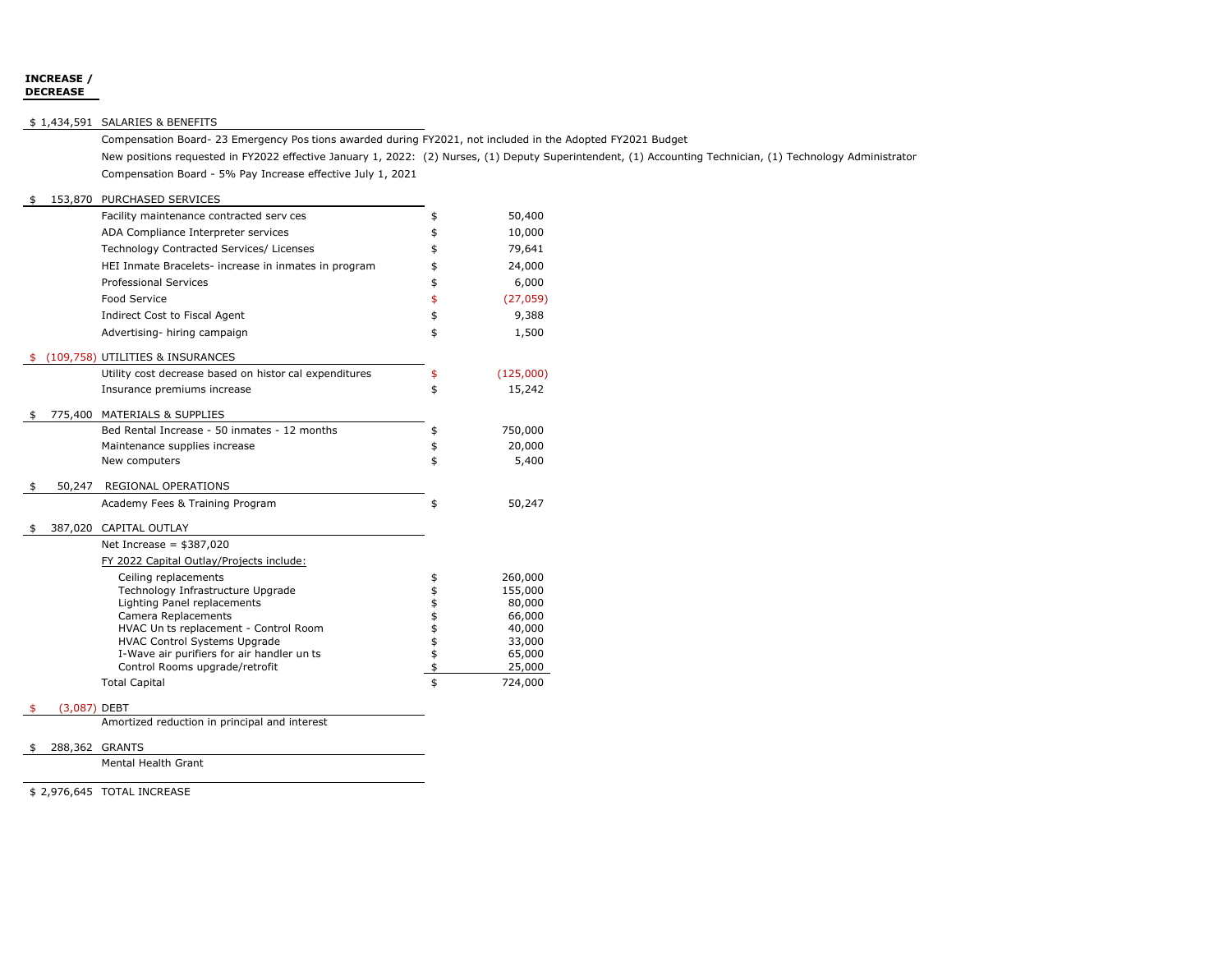# **MIDDLE RIVER REGIONAL JAIL EXECUTIVE SUMMARY March 29, 2021**

**SUBJECT:** Inmate Records Jail Board Report (1<sup>st</sup> Quarter 2021)

**BACKGROUND:** The Inmate Records information is a summary of the information in our Offender Management System. This information is transmitted to the State of Virginia on a daily basis. It is then reconciled and certified each month through a system known as LIDS.

**DISCUSSION:** The information included in this report is a snapshot of the offender information on the date and time of this report, March 29, 2021. This information is continuously changing. The number of people on HEM/HEI will differ between Inmate Records and Community Corrections. This difference is due to several people who were bonded on their charges and in home monitoring was a condition of their bond. Inmate Records is not able to count those who were released on their charges. We can only count the people who are on the HEI program and still being held on their charges.

| <b>Total Inmate Population</b> |      |     |
|--------------------------------|------|-----|
| Male Inmates                   | 678. |     |
| <b>Female Inmates</b>          | 48   | 18% |

| Category                        | # of Inmates | % of Total |
|---------------------------------|--------------|------------|
|                                 |              |            |
| <b>Awaiting Trial</b>           | 299          | 36         |
| <b>Totally Sentenced</b>        | 405          | 49         |
| <b>Partially Sentenced</b>      | 108          | 13         |
| <b>Awaiting Programs</b>        |              | $\cdot$ .2 |
| <b>Awaiting Appeal</b>          |              | $\cdot$ .2 |
| Convicted but not Sentenced     | 10           | 1.2        |
| Drug Court Sanction – Pre Trial |              | $\cdot$ .2 |
| In Hospital                     |              | .2         |

Department of Corrections Responsible Inmates

| Number of days since last Sentenced | <b>SAW</b> | Rockingham   | Others | Total |
|-------------------------------------|------------|--------------|--------|-------|
|                                     |            | Harrisonburg |        |       |
| $90+$                               | 136        | 98           | ◠      | 236   |
| $60 - 90$                           | 17         |              |        | 19    |
| $30 - 60$                           | 21         |              |        | 22    |
| $30$                                | 23         |              |        | 28    |
| Sentence includes CCAP              |            |              |        |       |
| Total                               | 197        | 106          |        | 306   |
| % of Total Population               | 23.85      | 12.83        | .36    | 37.04 |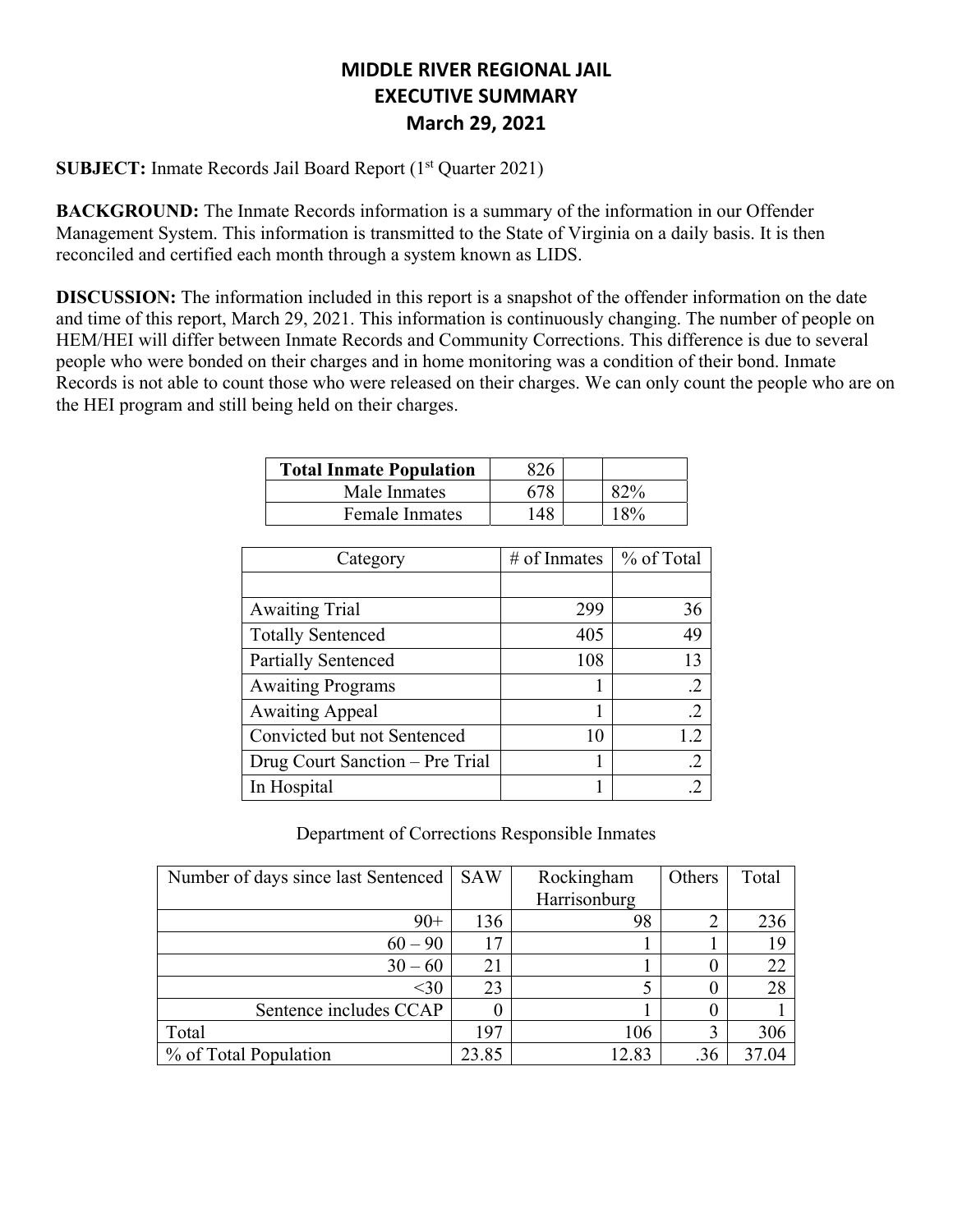### Middle River Regional Jail SUBJECT: Inmate Records Jail Board Report (1<sup>st</sup> Quarter 2021)

Work Release

| Local Work Release (RC 26) |  |
|----------------------------|--|
| DOC Work Release (RC 28)   |  |
| Total                      |  |

\*\*\*These numbers are included in the Jurisdiction Totals

# HEM/HEI

| Home Electronic Incarceration (RC 80) |  |
|---------------------------------------|--|
|                                       |  |

\*\*\*These numbers are included in the Jurisdiction Totals

| <b>Locality Code</b> | Jurisdiction | Total |
|----------------------|--------------|-------|
| 015                  | Augusta      | 351   |
| 091                  | Highland     |       |
| 165                  | Rockingham   | 134   |
| 660                  | Harrisonburg | 24    |
| 790                  | Staunton     | 183   |
| ാറ                   | Waynesboro   | 26    |

## LOCAL Inmates by Jurisdiction

Other Virginia Jurisdictions – Non-Contract Holds

| <b>Locality Code</b> | Jurisdiction   | Total |
|----------------------|----------------|-------|
| 127                  | New Kent       |       |
| 139                  | Page           |       |
| 145                  | Powhatan       |       |
| 530                  | Buena Vista    |       |
| 810                  | Virginia Beach |       |
|                      |                |       |

**CONCLUSION:** We are actively trying to reduce the in-house population because of the COVID-19 outbreak, and our overcrowding situation.

- 1. During the months of February and March a total of 35 male inmates were transferred to the Department of Corrections.
- 2. A total of 17 male inmates are being held for us at Pamunkey Regional Jail.
- 3. Our overall headcount on December 31, 2020 was 856.
- 4. Our current overall headcount is 826. That is a reduction of 30 inmates.

**ACTION OFFICER:** Tami Bird, LIDS Tech

# **EXECUTIVE SUMMARY #**ES-2021-027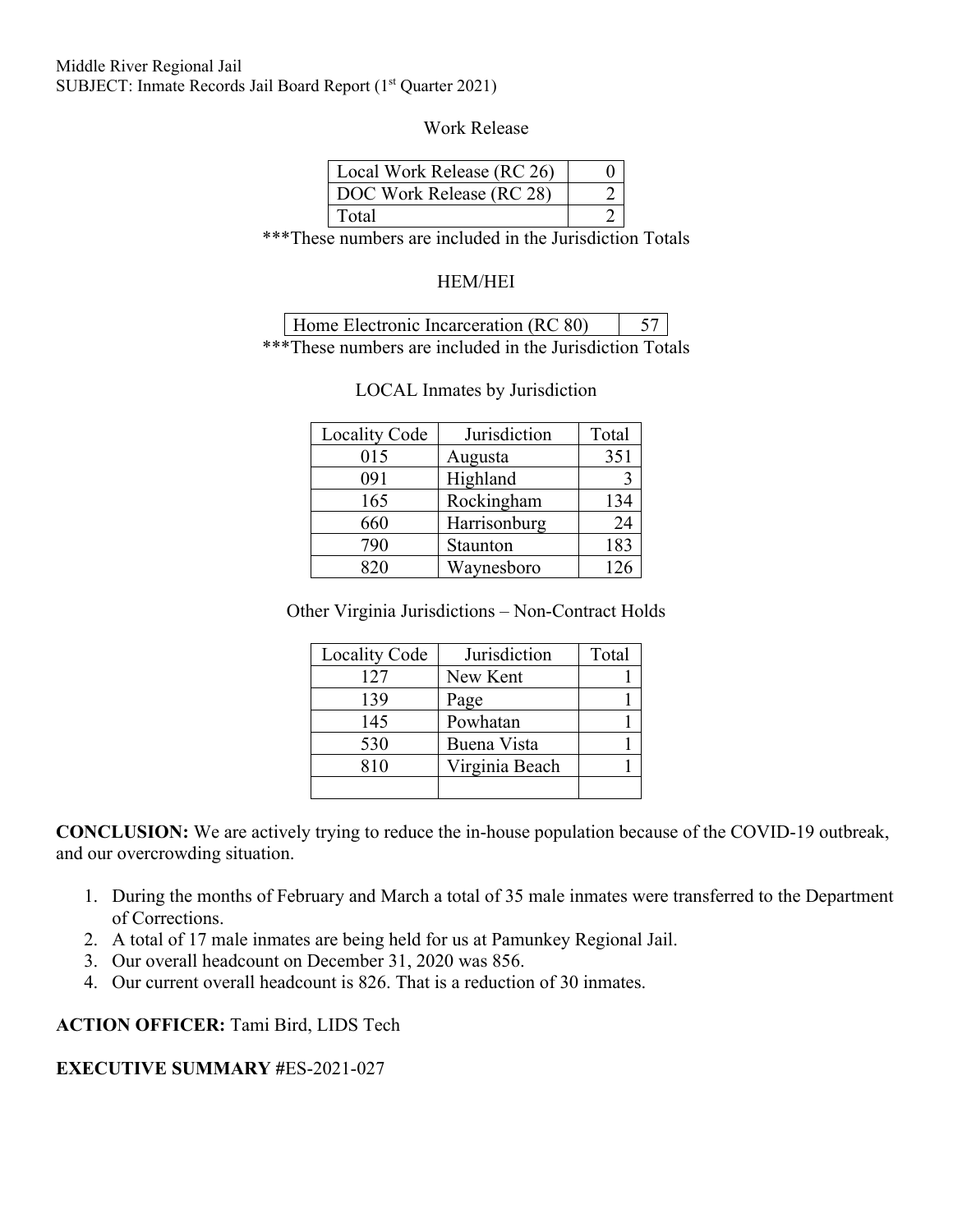# **MIDDLE RIVER REGIONAL JAIL Executive Summary March 29, 2021**

**SUBJECT:** Community Corrections Quarterly Review

**BACKGROUND:** The Community Corrections Department is divided among Work Force, Work Release, and Home Electronic Monitoring.

**DISCUSSION:** Due to the COVID 19, MRRJ restarted the Home Electronic Monitoring and Home Electronic Incarceration Program to accommodate the need for bed space in the facility in anticipation of a quarantine.

- 1. The Home Electronic Monitoring inmates are not Allowed to work. MRRJ monitors them and reports any issues to Blue Ridge Court Services or the courts.
- 2. The Home Electronic Incarceration inmates are allowed to work. They are charged a supervision fee (\$20/day), a one-time admin fee of \$25, drug test (\$1.89 each), and they must pay their court fines and or child support.

| <b>LOCALITY</b>                     | <b>MALE</b> | <b>FEMALE</b> |
|-------------------------------------|-------------|---------------|
| <b>Augusta County</b>               | 28          | 16            |
| Rockingham                          |             |               |
| Harrisonburg                        |             | u             |
| Staunton                            | 10          | 3             |
| Waynesboro                          | 12          |               |
| Buena Vista                         |             | U             |
| <b>TOTAL</b>                        | 60          | 27            |
| <b>Total HEM/HEI Inmates:</b><br>87 |             |               |

 **HEM/HEI INMATES** 

Below are the HEM/HEI participants broken down by Bond status and Custody status by Locality.

| Locality                         | <b>Bond</b> | Custody |
|----------------------------------|-------------|---------|
| <b>Augusta County</b>            |             | 27      |
| Rockingham                       |             |         |
| Harrisonburg                     |             |         |
| Staunton                         |             |         |
| Waynesboro                       |             |         |
| Buena Vista                      |             |         |
| <b>Total HEM/HEI Inmates: 87</b> |             | 59      |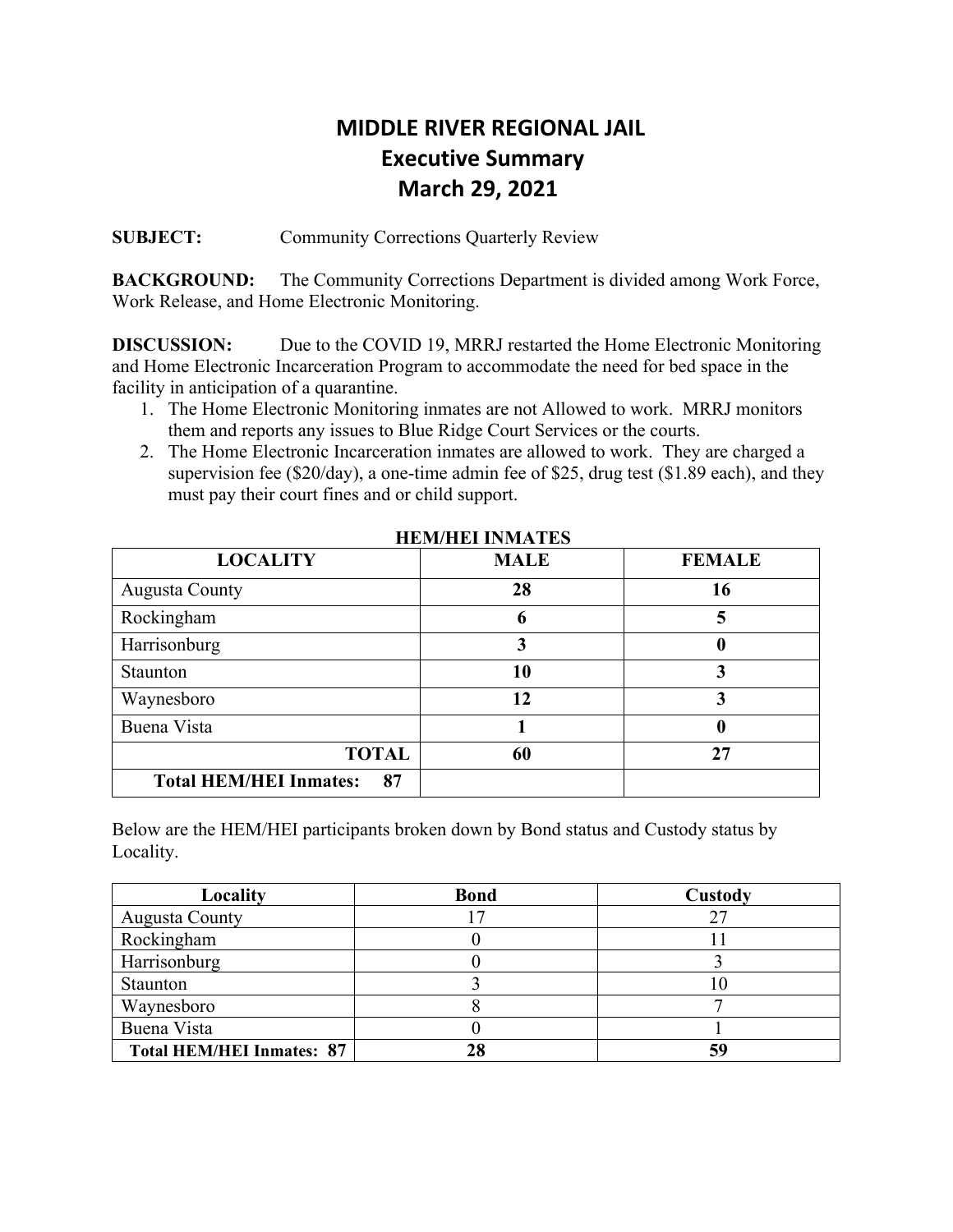We started allowing HEI inmates to go to a paying job on July 20, 2020 after approval from Commonwealth, Courts, and VADOC. MRRJ currently has 54 HEI inmates that are working a paying job and/or are required to pay for program participation.

| <b>LOCALITY</b>              | <b>MALE</b> | <b>FEMALE</b> |
|------------------------------|-------------|---------------|
| <b>Augusta County</b>        | 12          | 12            |
| Waynesboro                   |             |               |
| Rockingham County            |             |               |
| Harrisonburg                 |             |               |
| Staunton                     |             |               |
| Buena Vista                  |             |               |
|                              |             |               |
|                              |             |               |
| <b>TOTAL</b>                 | 33          | $2^{\circ}$   |
| <b>TOTAL HEI AT WORK: 54</b> |             |               |

Action Officer: Lisa McCray Executive Summary # ES-2021-028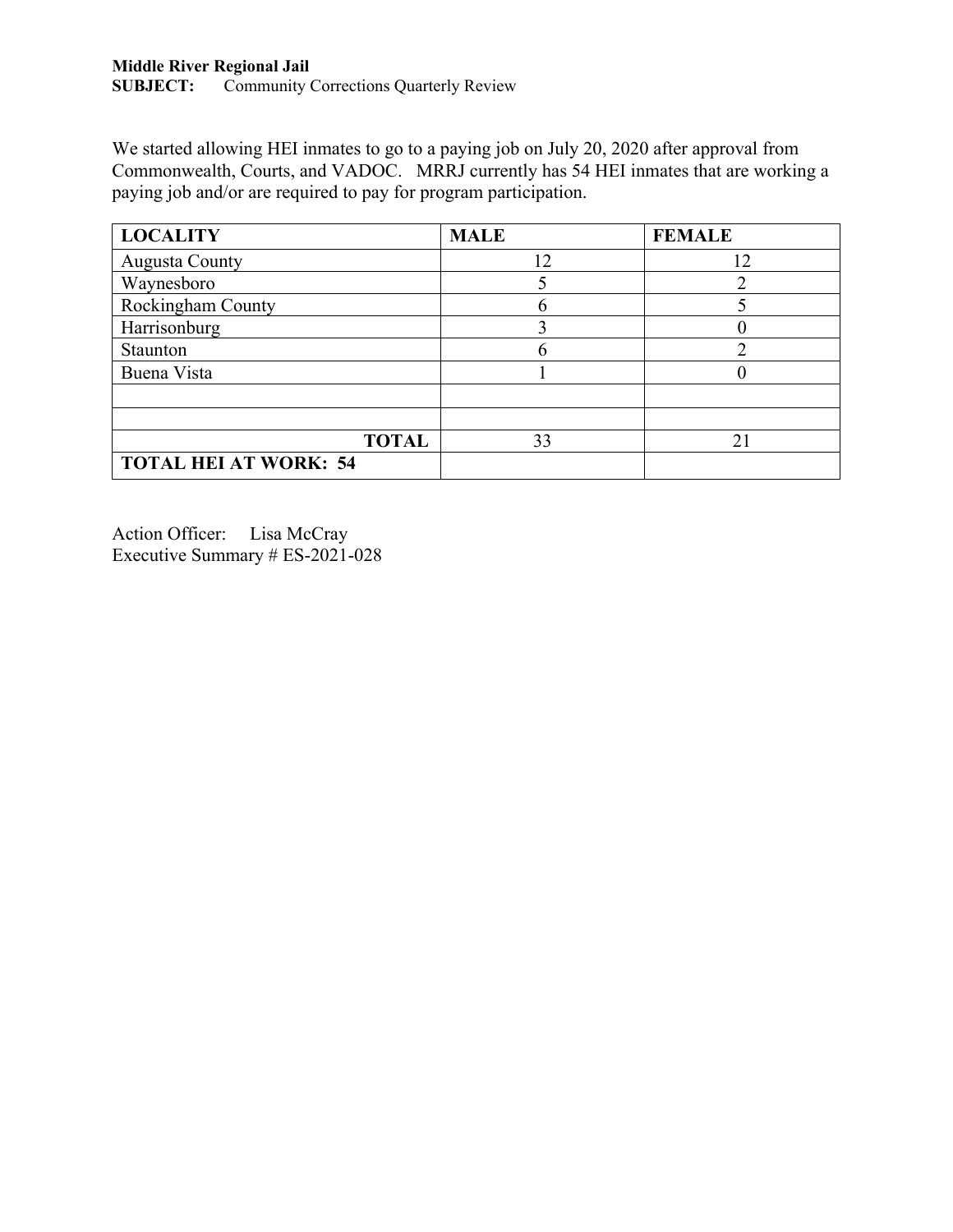Attachment 7D

# MIDDLE RIVER REGIONAL JAIL

# VACANCY REPORT

MRRJ has the following vacancies as of April 1, 2021:

Sworn 24 (10 EC positions on hold)

Nurse 3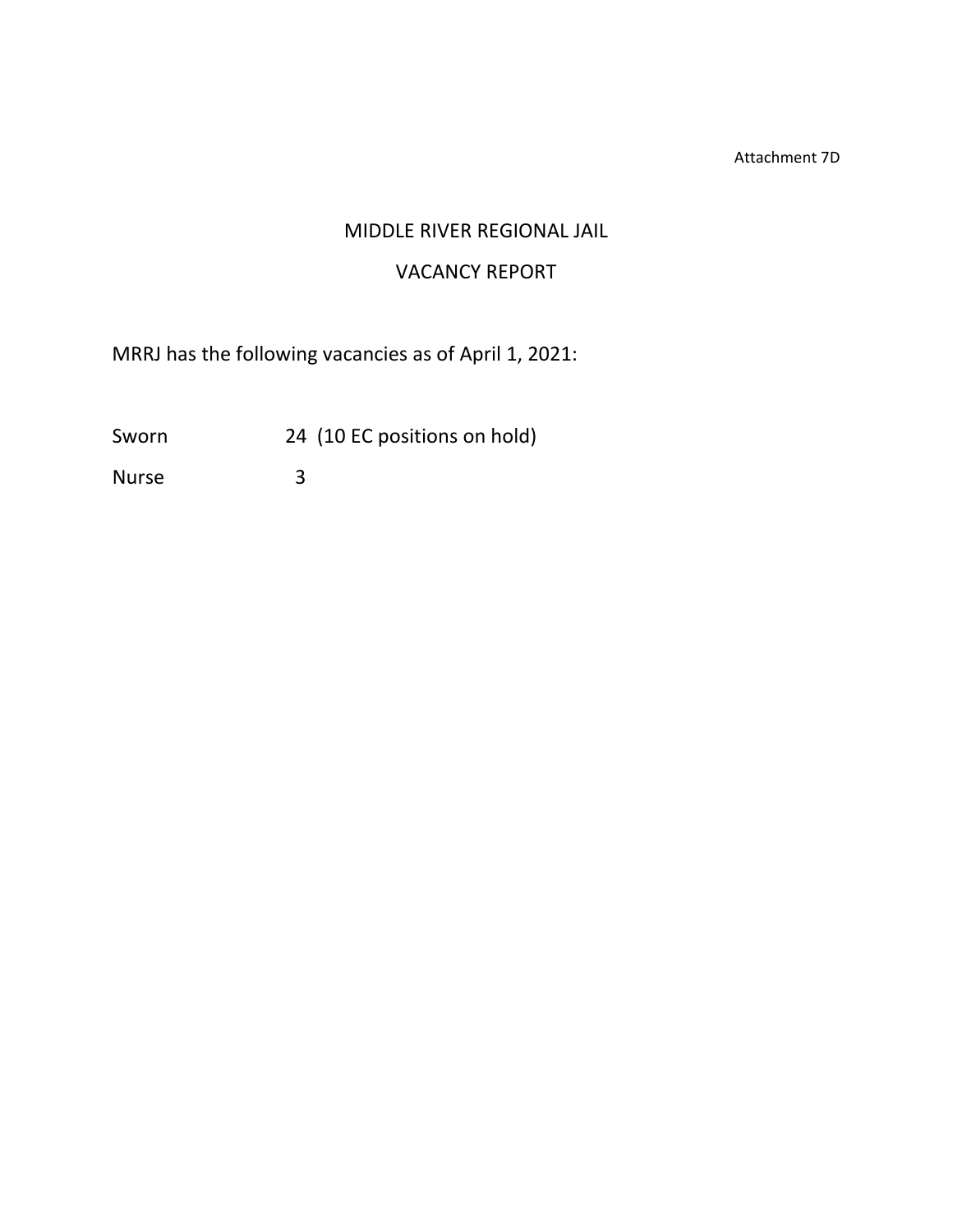# **MIDDLE RIVER REGIONAL JAIL EXECUTIVE SUMMARY**

April 1, 2021

# **SUBJECT:** Superintendent Report

**BACKGROUND:** MRRJ has continued to respond and take a number of discrete actions in response to the Governor's declaration of a state of emergency concerning the spread of COVID-19.

**DISCUSSION:** MRRJ staff continue to work collaboratively on a number of issues. A summary of key decision points in addition to those outlined in the referenced Executive Summary:

- About 40% of staff have been vaccinated.
- No timeline for availability of vaccine for inmates.
- Operational procedures changes:
	- 1. MRRJ instituted a step-down screening process for new intakes effective February 1, 2021. This requires nurse intake assessment; isolation for at least 6 days (rapid COVID-19 test) – if negative move to stepdown unit for at lest 4 additional days (rapid COVID-19 test) – if negative move to general housing when a bed becomes available. If positive at any time isolation for 14 days.
	- 2. MRRJ instituted staff monitoring program effective February 15, 2021. All staff rapid tested for COVID-19 once per week. Per Dr. Kornegay staff that are fully vaccinated no longer need to be monitored with weekly rapid tests effective March 29, 2021.
	- 3. MRRJ re-started inmate programs effective March 1, 2021.
	- 4. MRRJ re-started inmate family visitation effective March 1, 2021.
	- 5. MRRJ coordinated with the court and Judge Goodwin, Chief  $25<sup>th</sup>$  Judicial District to restart inmate transportation to court as necessary effective February 1, 2021.
	- 6. MRRJ is scheduled to resume transferring inmates from the Harrisonburg/Rockingham Jail effective April 1, 2021.
	- 7. To better manage inmate population MRRJ staff are coordinating with other regional jails for needed bed space. MOU signed with Pamunkey Regional Jail for 30 (10 female/20 male) beds. As of this report 17 MRRJ inmates are housed at Pamunkey Regional Jail.

**CONCLUSION:** Staff continue to keep the Board, Court, and Public informed.

# **RECOMMENDATION:** None.

**ACTION OFFICER:** J. L. Newton, CJM Superintendent

# **EXECUTIVE SUMMARY #**ES-2021-032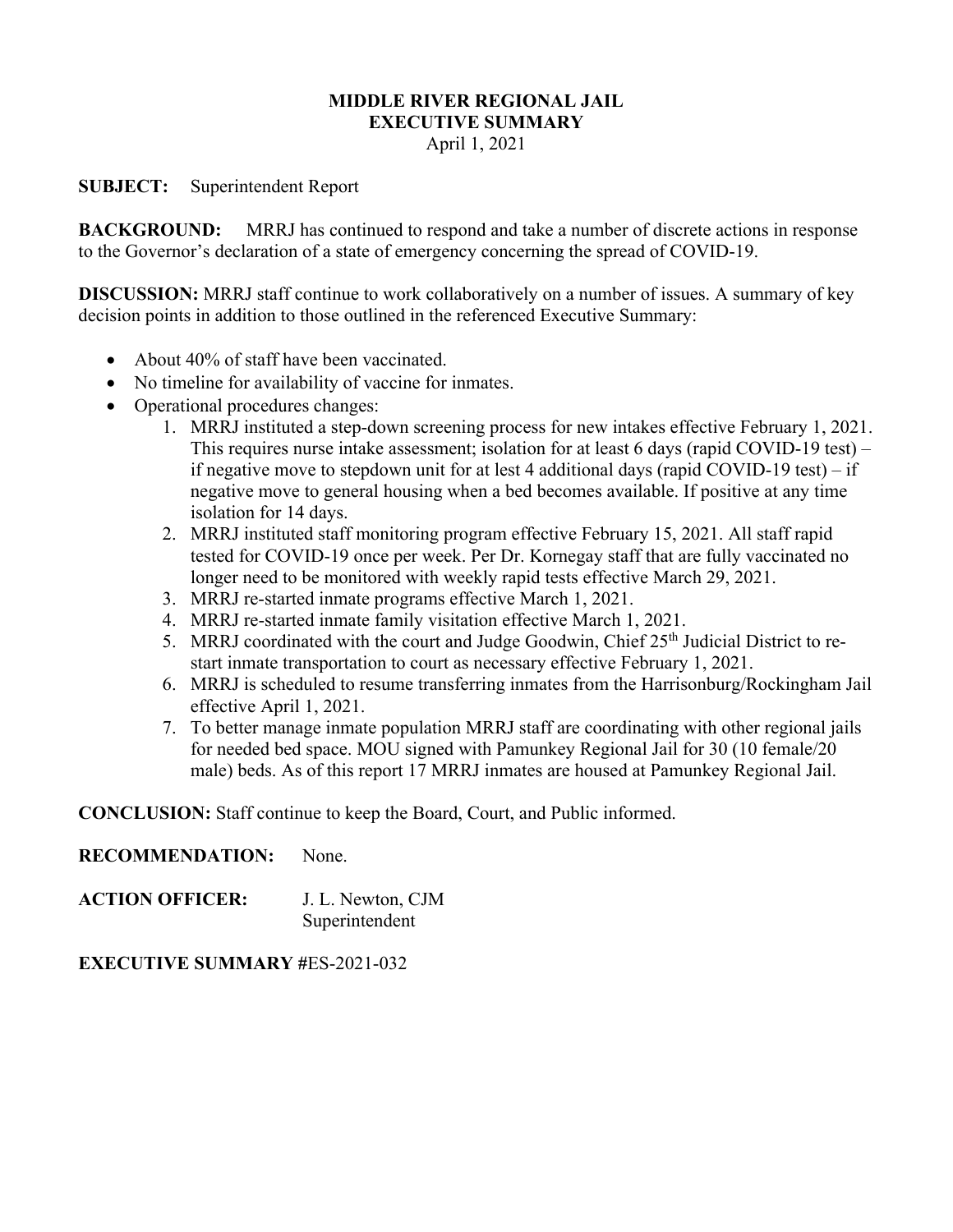# **MIDDLE RIVER REGIONAL JAIL**

Executive Summary Date: March 23, 2021

- **SUBJECT:** 1<sup>st</sup> Quarter 2021 Program Report for Authority Board
- **BACKGROUND:** Program Department will report each quarter on programs and services provided to the inmates.
- **DISCUSSION:** Report is more condensed and focused on only data than the annual Program Report that is sent to the courts. Included are short descriptions of the programs along with attendance and completion rates.

**Education Programs**: After a period of not being able to hold in-person classes, we resumed GED on Monday March 8, 2021. MRRJ took the opportunity to completely update the outdated computer network used by the Program Staff by reinvesting funds generated from the Inmate Commissary. The new computer network and updated computer programs will allow MRRJ to deliver more targeted instruction to a wider range of educational levels; therefore, better assisting more students. Program Staff is now studying the manuals to the new programs, which we approximate will take two weeks.

# **GED (**Males)

- 2 total participants
- $\bullet$  1 quit

# **GED** (Females)

- 2 total participants
- 1 was released to time served (she would have likely taken her GED test previously if not for class being suspended due to COVID. She was connected with our local Adult Education.

**Addictions Programs**: The program is 24 weeks long (*Breaking the Cycle of Addiction*). Due to the structure of the program, new students are not able to join until the current session is completed. Meetings had been suspended due to COVID until the week of March 8, 2021. The program has not been running long enough this session for anyone to have completed the block of instruction.

# **Males**

- 6 total participants
- 1 transferred to DOC

# **Females**

• 12 total participants

Thought Process and Behavior Programs: *Dialectical Behavior Therapy* is a cognitive behavior therapy class taught by Mental Health Professionals from Valley Community Services Board. Its main goals are to teach people how to live in the moment, cope healthily with stress, regulate emotions, and improve relationships with others. Meetings resumed the week of March 8.

# **Males**

- 12 total participants
- $\bullet$  1 quit